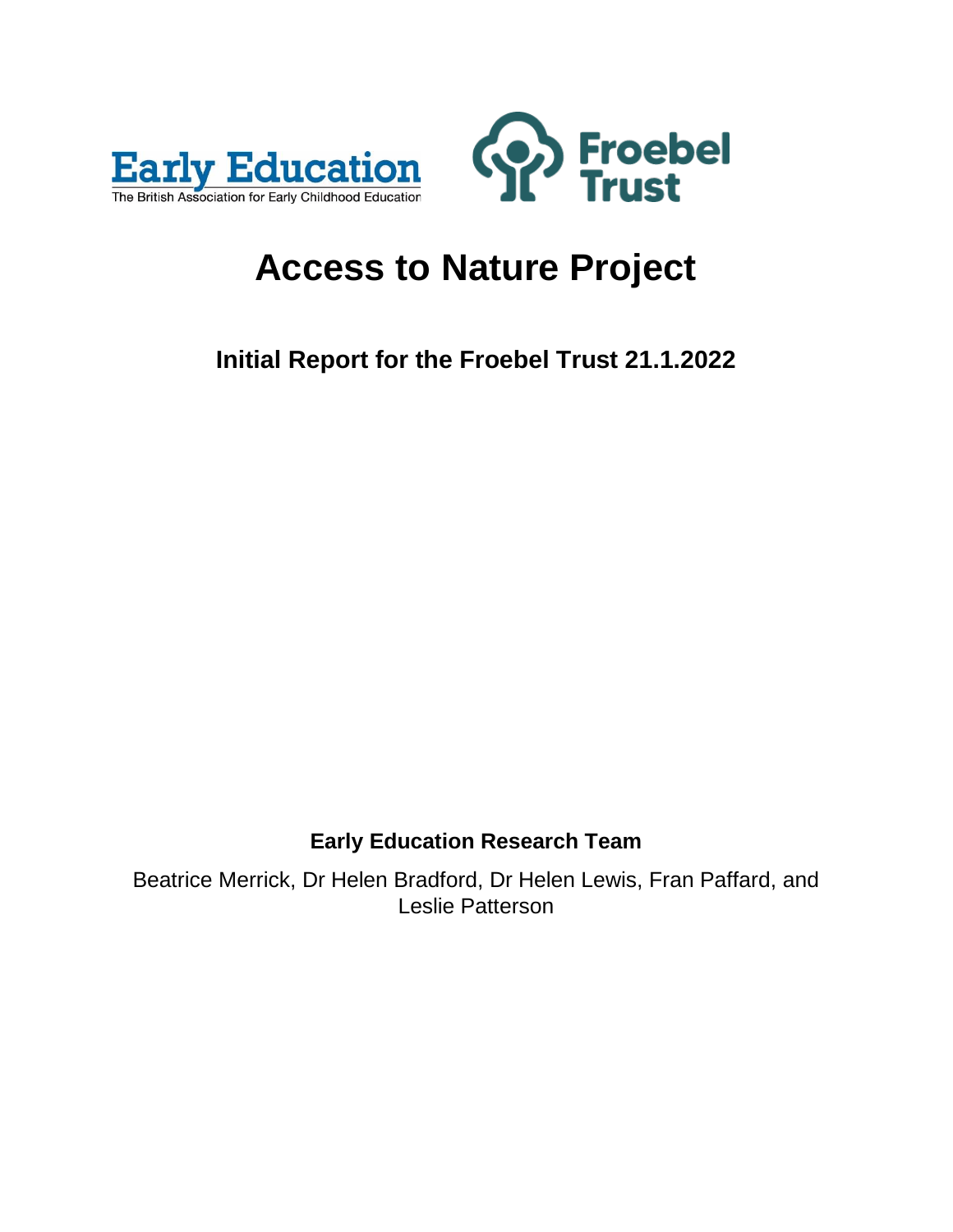# Table of Contents

| RQ3: Is young families' access to nature being enabled both at home and in the early years |  |
|--------------------------------------------------------------------------------------------|--|
|                                                                                            |  |
|                                                                                            |  |
|                                                                                            |  |
| RQ4: Has Covid had an impact on children and their engagement with the outdoor             |  |
| 33                                                                                         |  |
|                                                                                            |  |
|                                                                                            |  |
|                                                                                            |  |
|                                                                                            |  |
|                                                                                            |  |
|                                                                                            |  |
|                                                                                            |  |
|                                                                                            |  |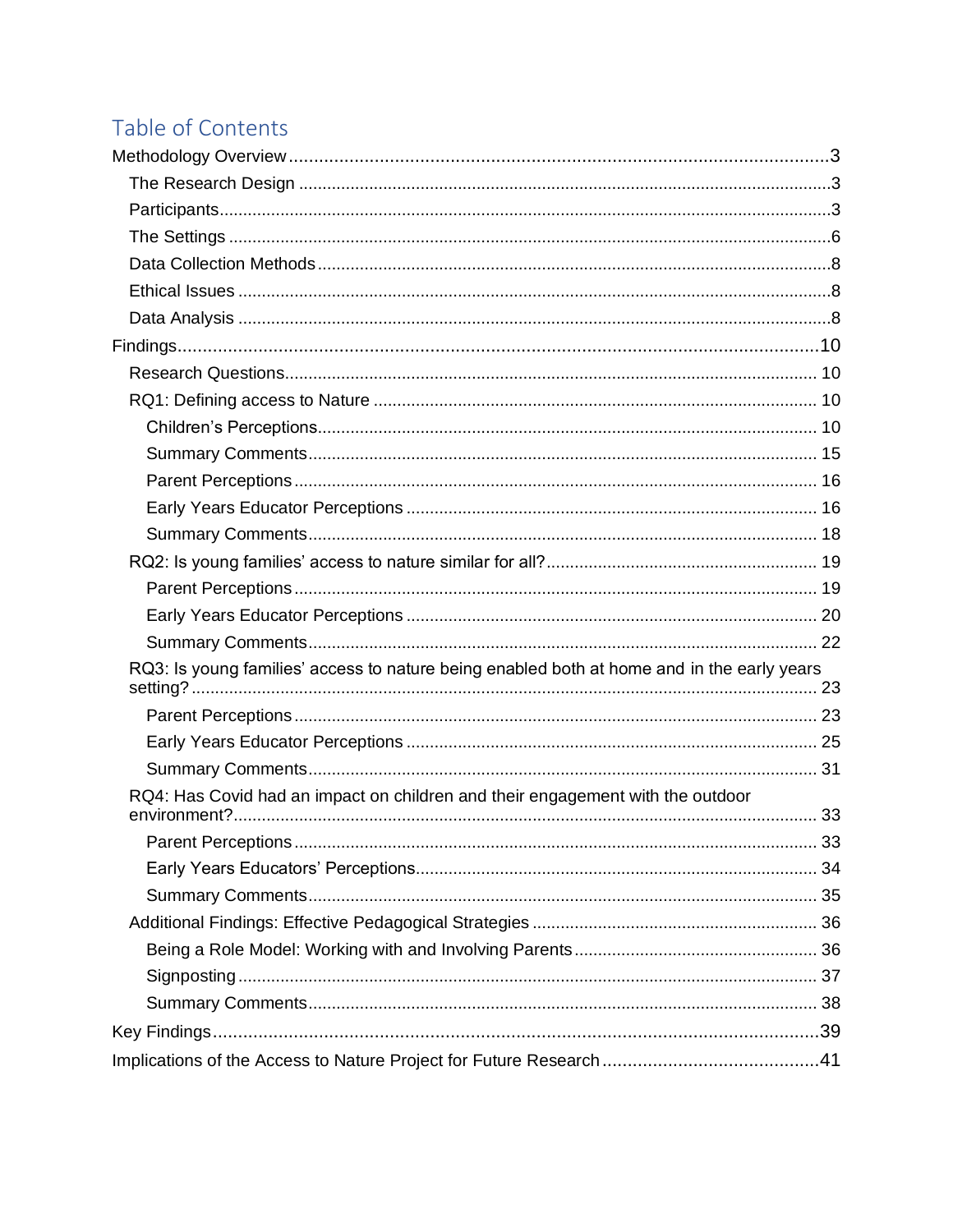# <span id="page-2-0"></span>Methodology Overview

# <span id="page-2-1"></span>The Research Design

This was a small-scale mixed methods study including early years educator and parent focus groups; a small group activity with children; and early years educator and parent questionnaires as methods of collecting data.

# <span id="page-2-2"></span>**Participants**

# **a. The Children**

A total of 12 three-year-old children across two nursery settings in the north-east of England participated in the research, 6 children from a PVI setting in a university city, and 6 from a LA setting located in a market town. Children were invited to tell the researcher where they liked best to be outside, and why. Photographs captured their responses, alongside recorded dialogue.

# **b. The Parents**

A total of 6 parent focus groups took place across a range of settings drawn from the north-east of England, London, and the south-east of England. 18 parents in total were interviewed as part of the groups. One of the 6 settings where the parent interviews took place did not have access to outdoor space. In addition, 96 parents completed the parent questionnaire, where the mean age of respondents' children was 3 years' old (see Table 1). All respondents' children had access to outdoor space at their early years setting.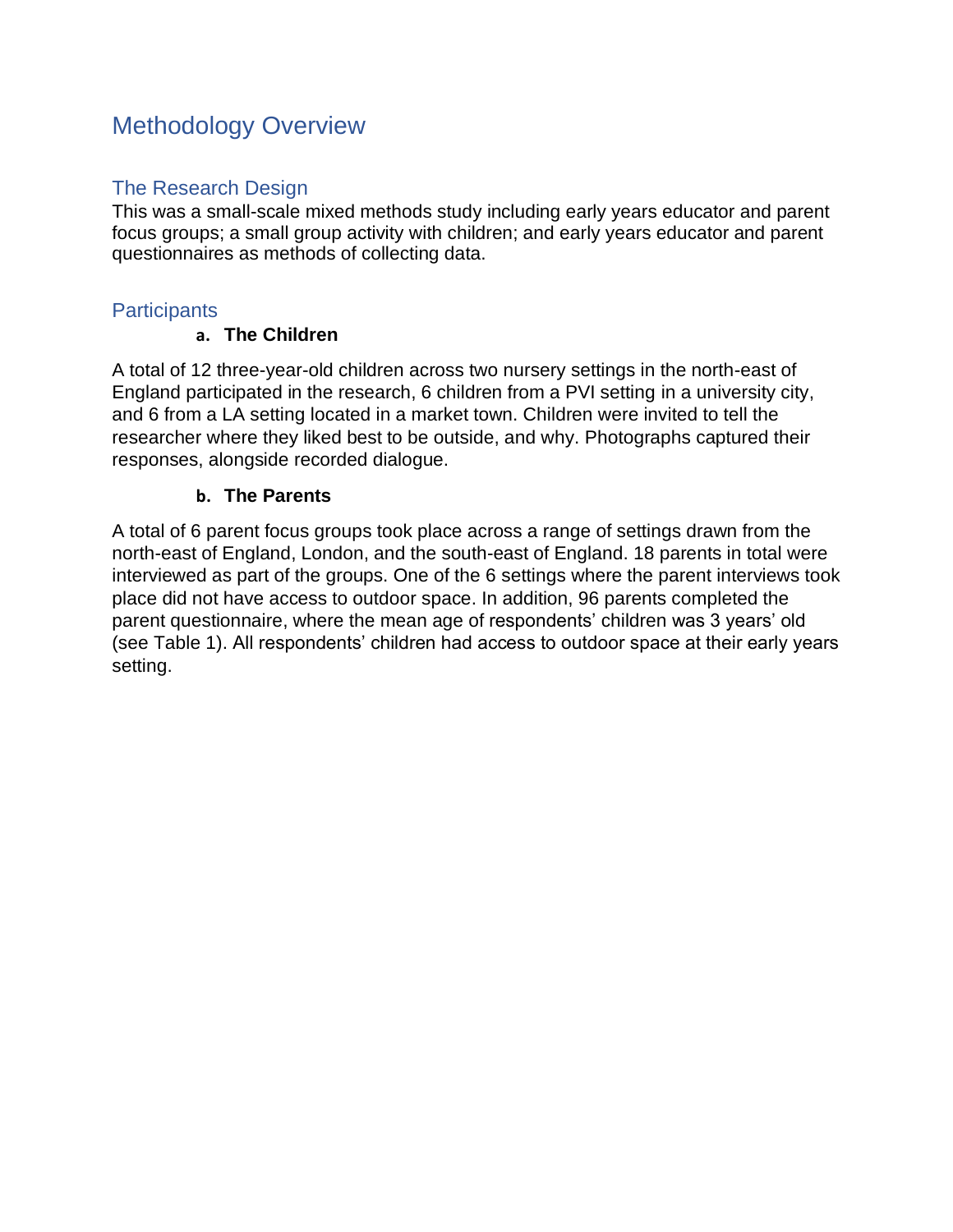

*Table 1: Age of Parent Questionnaire Respondents' Children* 

# **c. The Early Years Educators**

A total of 51 early years educators from across the settings took part in focus groups. All the settings involved had access to their own outdoor space. This was the same for both questionnaire and focus group respondents, where all settings under discussion also had access to their own outdoor space. 125 early years educators completed the practitioner questionnaire, the majority of whom worked with children aged between 0 and 5 years old (see Table 2).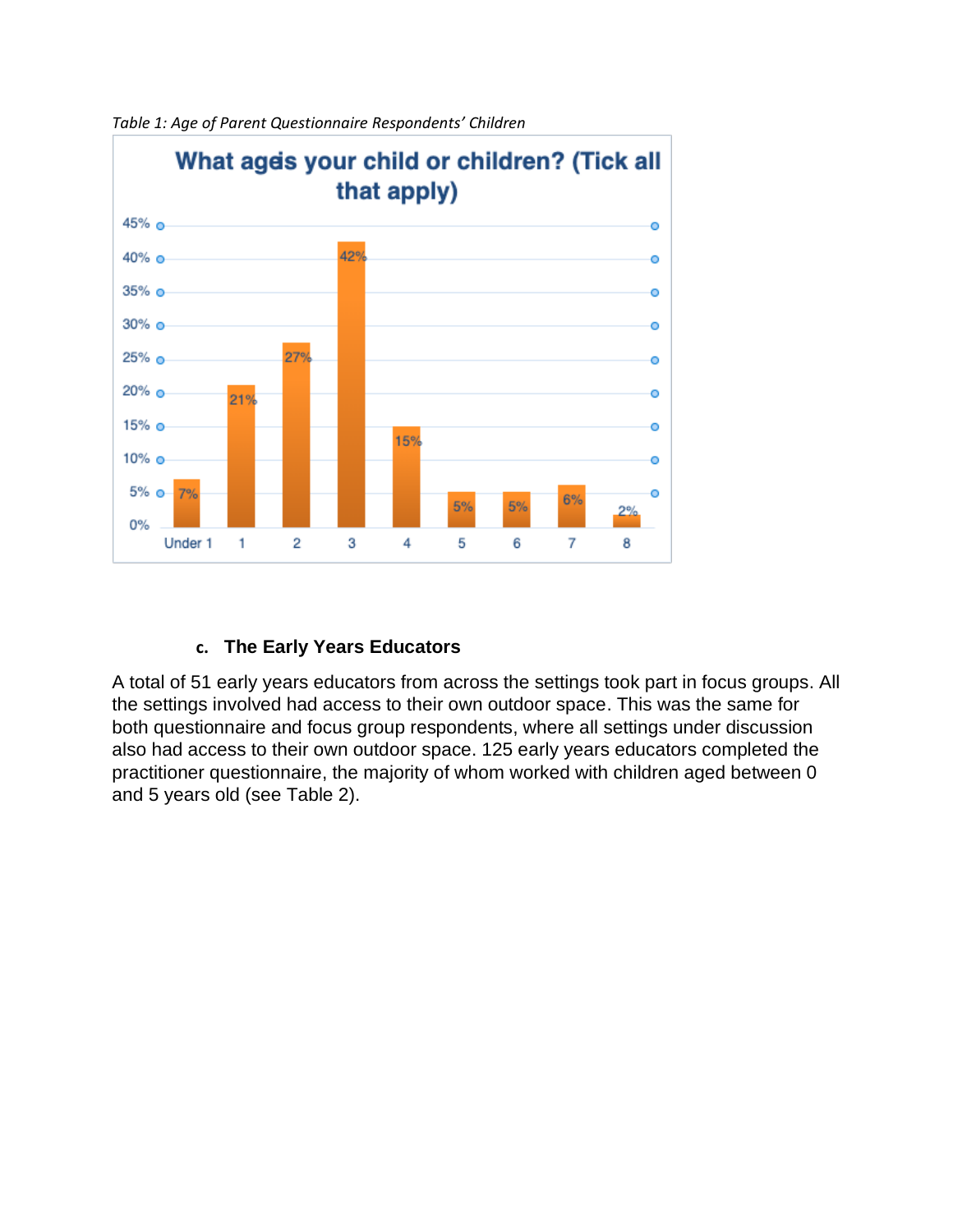

*Table 2: Ages of Children taught by Questionnaire Respondent Early Years Educators*

A cross-section of early years educators filling various roles across the settings responded to the questionnaire (see Table 3).



*Table 3: Early Years Educator Roles*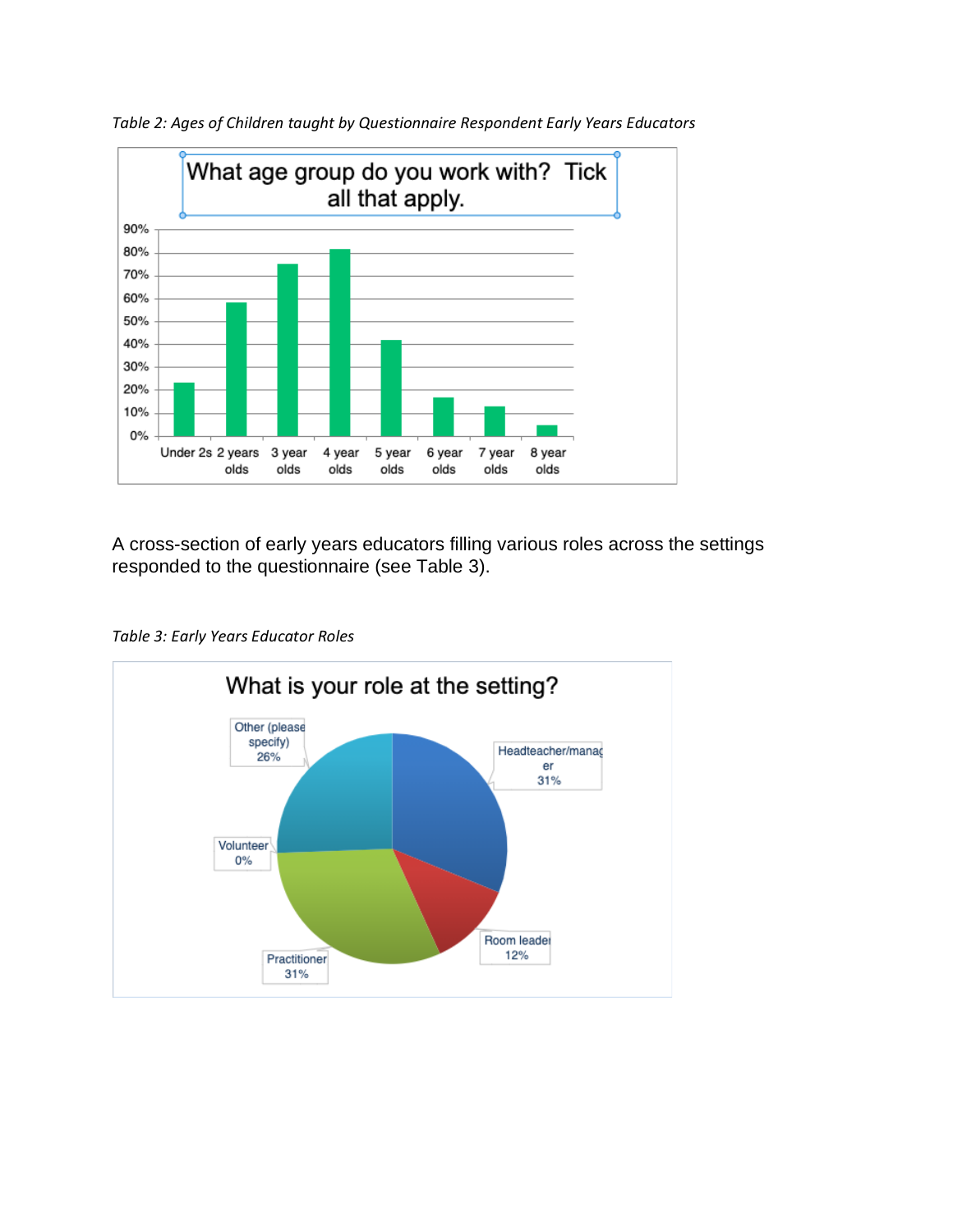# <span id="page-5-0"></span>The Settings

Attempts were made by the research team to reach as representative a cross-section of the population as possible in terms of location, to include both densely populated city areas to rural settings (see Table 4). The members of the research team responsible for collecting data involved settings from across the north-east of England, London, and the south-east of England.

#### *Table 4: Participant Settings*

| Area                                          | <b>Type of Setting</b>                                           | Age Range of<br><b>Children</b> | <b>Data Collected</b>                                                                 |
|-----------------------------------------------|------------------------------------------------------------------|---------------------------------|---------------------------------------------------------------------------------------|
| Inner city London                             | Nursery School and<br>Childrens' Centre                          | 0-5 years                       | Staff focus group (n<br>$=10$<br>Parent focus group (n<br>$= 1$                       |
| Inner city London                             | <b>Children's Centre</b>                                         | 0-5 years                       | Parent focus group (n<br>$= 3)$<br>Interview with<br>gardening club lead<br>$(n = 1)$ |
| Docklands, London                             | Academy school                                                   | 3-11 years                      | Staff focus group ( $n =$<br>6)                                                       |
| South-east England                            | Special school for<br>autistic children                          | $4 - 19$                        | Staff focus group ( $n =$<br>3)                                                       |
| South-east England                            | Maintained nursery<br>school with strong<br><b>Froebel links</b> | $\overline{0}$ -3 years         | Staff focus group ( $n =$<br>3)                                                       |
| <b>Tower Hamlets</b><br><b>Nursery School</b> | Maintained nursery<br>school                                     | 0-4 years                       | Staff focus group ( $n =$<br>5)                                                       |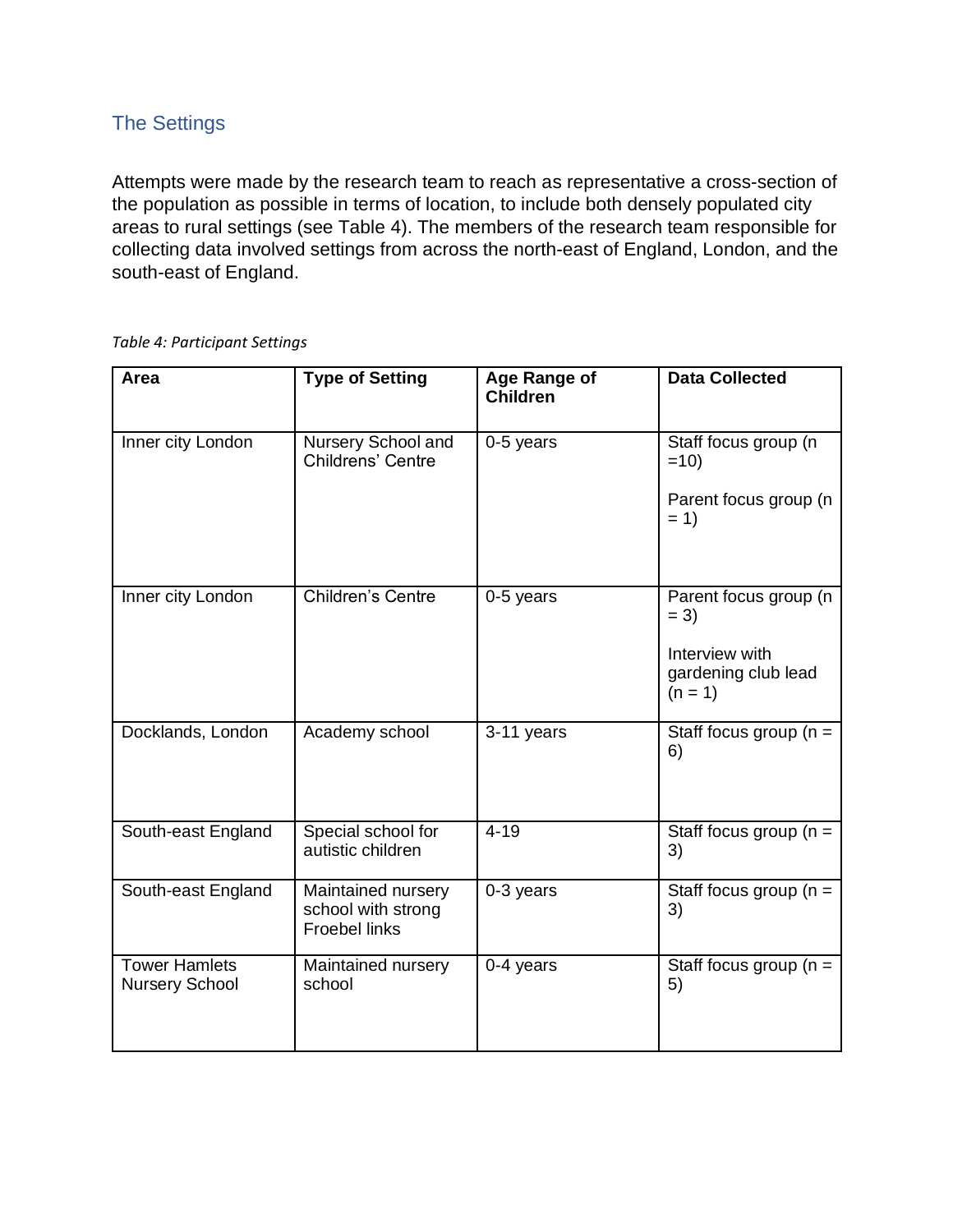| <b>PVI Nursery</b>                  | North-east of<br><b>England university</b><br>city                                                         | 0-4 years | Small group activity<br>with children $(n = 6)$<br>Staff focus group ( $n =$<br>6) |
|-------------------------------------|------------------------------------------------------------------------------------------------------------|-----------|------------------------------------------------------------------------------------|
| Infant and Nursery<br>School        | Market town on the<br>outskirts of city in<br>north-east England                                           | 3-7 years | Staff focus group ( $n =$<br>17)<br>Parent focus group (n<br>$= 4$                 |
| <b>Maintained Nursery</b><br>School | North-east of<br>England borough                                                                           | 2-4 years | Staff focus group ( $n =$<br>6)<br>Parent focus group (n<br>$= 2)$                 |
| <b>Maintained Nursery</b><br>School | North-east of<br>England city housing<br>estate                                                            | 2-4 years | Staff focus group ( $n =$<br>8)<br>Parent focus group (n<br>$= 2)$                 |
| <b>Maintained Nursery</b><br>School | North-east of<br>England market town                                                                       | 2-4 years | Small group activity<br>with children $(n = 6)$                                    |
| Baby and toddler<br>group           | Based in a rural<br>church hall in the<br>north-east of England<br>with no outdoor<br>provision at setting | 0-4 years | Parent focus group (n<br>$= 6$                                                     |

Participants were additionally gathered from across the breadth of the country by means of parent and practitioner questionnaires. Table 5 below shows the range of locations from where respondent Early Years Educators were based.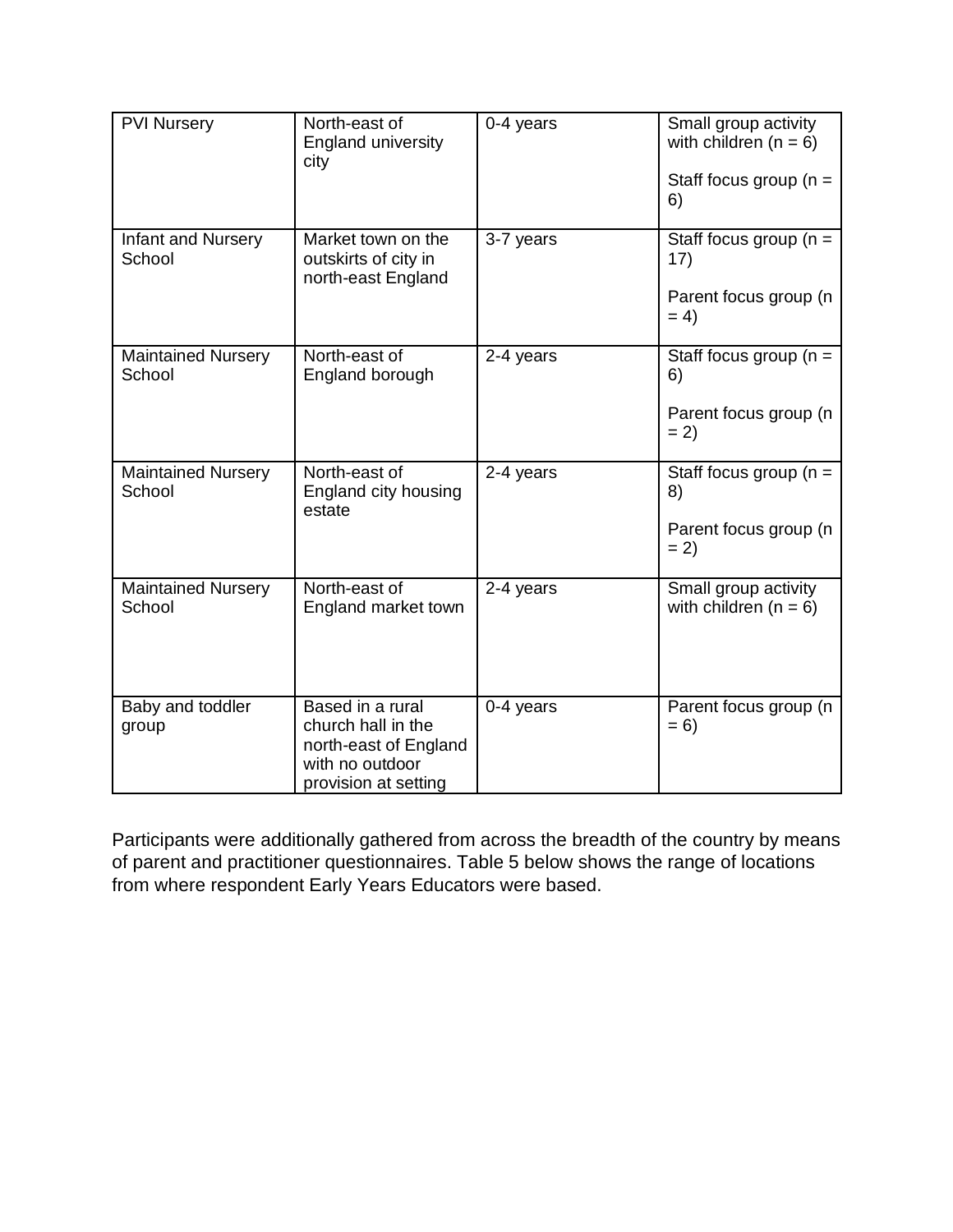

*Table 5: The Range of Respondent Early Years Educator Locations*

# <span id="page-7-0"></span>Data Collection Methods

Data collection methods were as follows:

- 1. Parent questionnaires and focus groups
- 2. Practitioner questionnaires and focus groups
- 3. Small group activity with individual participant children

The questionnaires focused on access to nature, aiming to gather views from as large a population of practitioners and parents as possible, and were followed up by focused group activities and pupil voice tasks. Focus groups collated data on approaches to taking children into nature, including the impact of Covid-19.

# <span id="page-7-1"></span>Ethical Issues

Consent forms were signed by all adults involved, including the children. Because of their early age, ongoing assent was additionally sought from the children throughout the small group activity process.

# <span id="page-7-2"></span>Data Analysis

A quantitative and qualitative set of data were produced, although the parent and practitioner questionnaires did allow space for further expansion to some of the questions. A thematic approach was taken with the qualitative data, and those findings were then compared with and against quantitative outcomes. They are set out jointly in the Findings section of this report.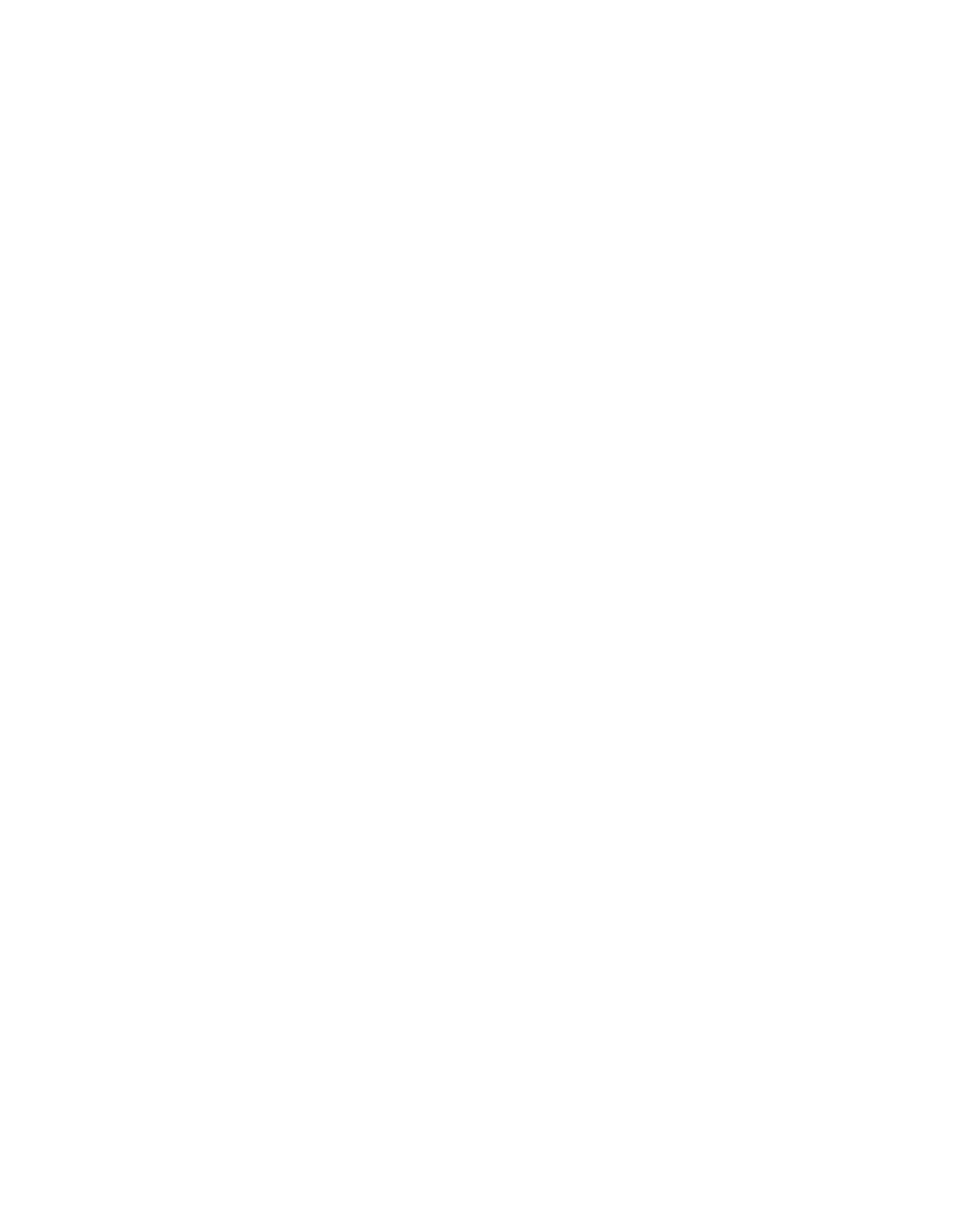# <span id="page-9-0"></span>**Findings**

#### <span id="page-9-1"></span>Research Questions

Four research questions framed the data collection for the study:

#### **1. How should access to nature be defined?**

This first research question aimed to include the perceptions of all stakeholders involved:

- a. Children's perceptions
- b. Parents' perceptions
- c. Early years educator perceptions

#### **2. Is young families' access to nature similar for all?**

The research team looked at what resources were available to families.

# **3. Is young families' access to nature being enabled both at home and in the early years setting?**

The research team wanted to understand what factors enabled young families' access to nature, and also what constituted effective early years practice.

#### **4. Has Covid had an impact on children and their engagement with the outdoor environment?**

The research team investigated young families' and setting experiences of the ongoing pandemic, and any ensuing impact on attitudes to being outdoors, either positive or negative.

Data from research questions 2, 3, and 4 has been analysed from the perspectives of the parents, and the early years educators.

# <span id="page-9-2"></span>RQ1: Defining access to Nature

#### <span id="page-9-3"></span>Children's Perceptions

The children's perceptions of access to nature focused on activities undertaken outdoors, both at home and in their early years setting. 11 out of 12 of the children had access to a garden at home. Whilst the children did not play exclusively on play equipment when outside in their gardens, the following types of resources were mentioned (see Table 6):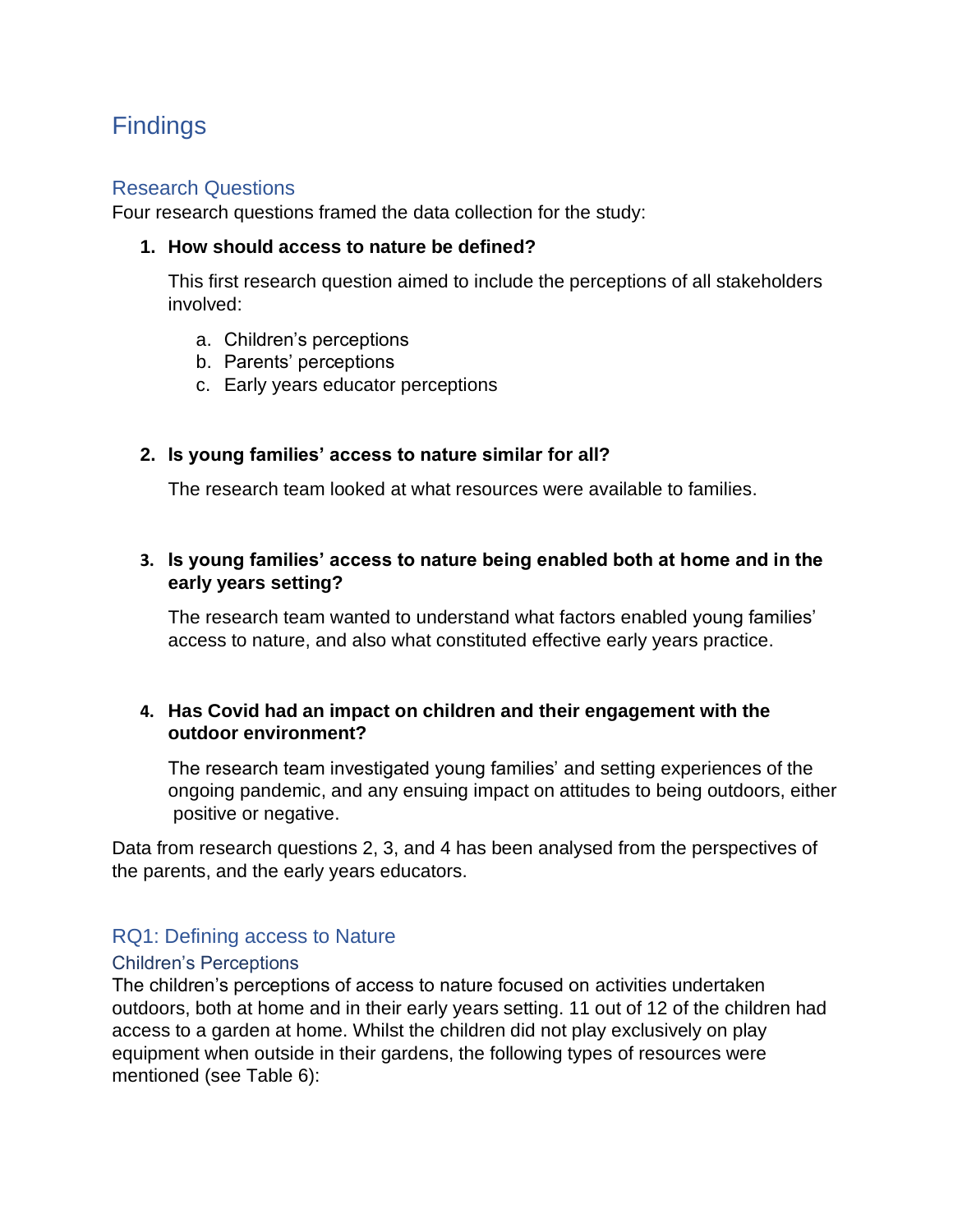*Table 6: Types of Play Equipment accessed at Home*

| Type of play equipment                 | <b>Number of children</b> |
|----------------------------------------|---------------------------|
| Swing set                              | $\overline{2}$            |
| Slide                                  | 4                         |
| Paddling pool                          | $\overline{2}$            |
| Bubble machine (at grandparents' home) | 1                         |
| Trampoline                             |                           |
| Football                               | $\overline{2}$            |

All the children liked to be outdoors with someone else. They talked about having siblings and peers to play with. One family owned a dog, who would come out into the garden with the child. There was thus a social aspect to being outdoors; it was not seen as a solitary experience, nor was it necessarily about observing, but about interacting with others (playing), and mostly using play equipment. One of the children mentioned that there were no toys in their grandparents' garden, just a bubble machine. Family involvement in being outdoors was mentioned by 3 of the children; one child talked about sleeping out in the garden overnight in a tent, another about outdoor trips with Grandma and Grandad, for example to a museum, and a third talked about planting seeds in Grandma's garden and watching the seeds grow over time. For this child participant, there was an element of investigation involved:

Sometimes I do planting in Grandma's garden. I plant seeds. They grow. One day we found a tiny rock from an avocado and planted it. It's growed [sic] a little.

One of the children talked about being away from home overnight to visit a petting farm:

We went to a hotel and it had a big TV. We ate snacks outside. I went to the petting farm – alpacas and some little piglets. We couldn't touch the piglets; it was a little window to look through. There were rabbits but we couldn't feed them. We could feed the alpacas with our hand out – it was tickly.

For one child, being outdoors at home was a daily occurrence:

Every day we do things [at home].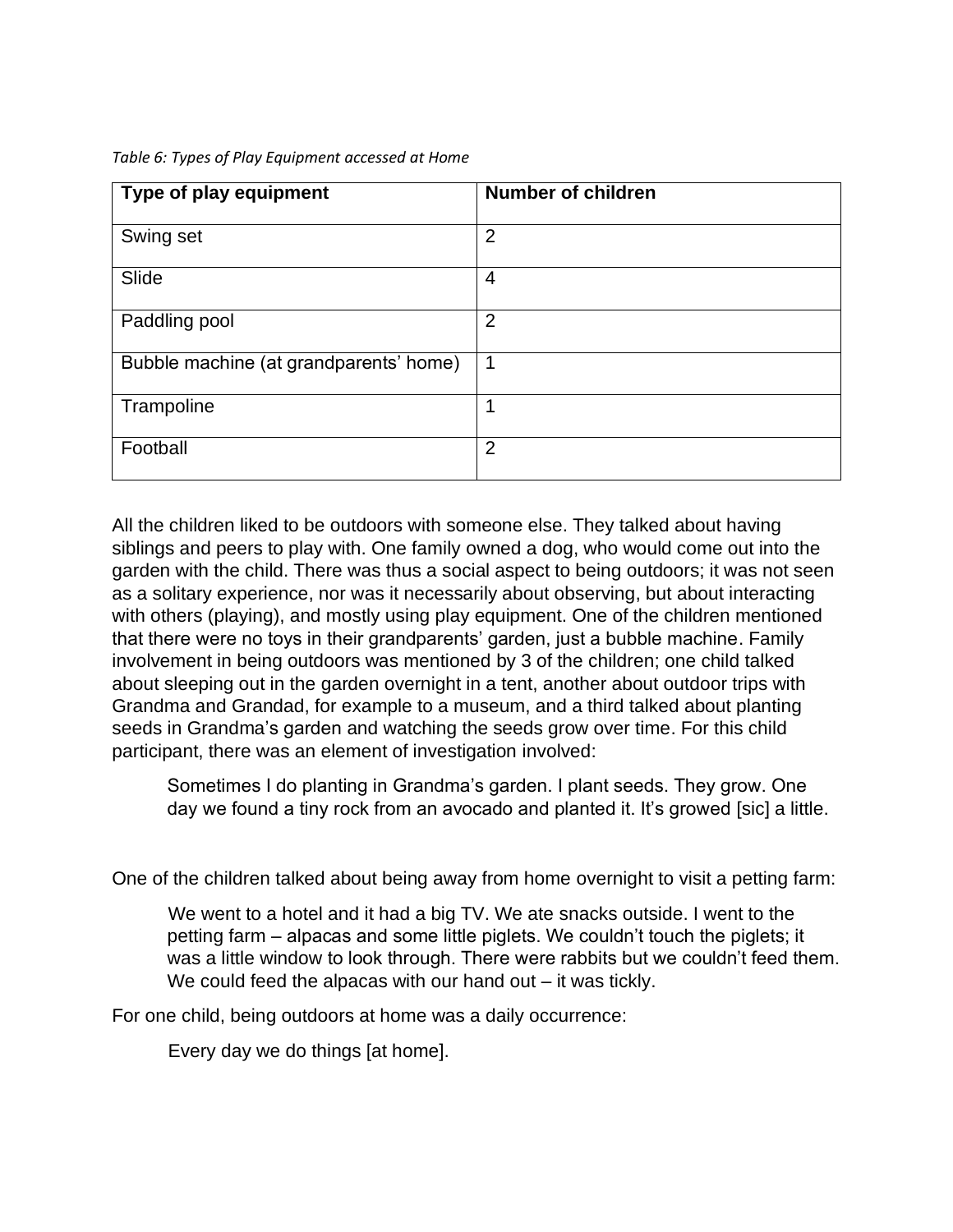However, for another child the weather proved a barrier:

When it's raining, we go inside. I like snow.

Other outdoor activities mentioned were the seaside, museums, a cathedral art installation, river walks, having access to a farm, being in the woods, and going to the park with parents, siblings, and friends.

The concept of having space and freedom outdoors was important to the children, particularly in relation to the outdoor space at their respective settings:

Grass, leaves. Run around.

Mud kitchen, waterproofs on, like messy.

I like getting sticky. I put water in and mix with soil. I like the mixing bowls.

At the same time, the children talked about outdoor activities as being purposeful:

Mud kitchen. We make pies in it – strawberry pies.

Favourite outdoor activities across both settings were based on opportunities to exercise, develop, and use fine and gross motor skills, including running and jumping. 2 children mentioned kicking footballs (into skittles). At the PVI setting, all 6 children mentioned the mud kitchen; indeed, all included a photograph of the mud kitchen as part of their interview.

Whilst 9 out of 12 children took photographs of play equipment outdoors at their setting when asked where their favourite place to be outside was, 3 of the children across both settings described interactions with the natural habitat around them.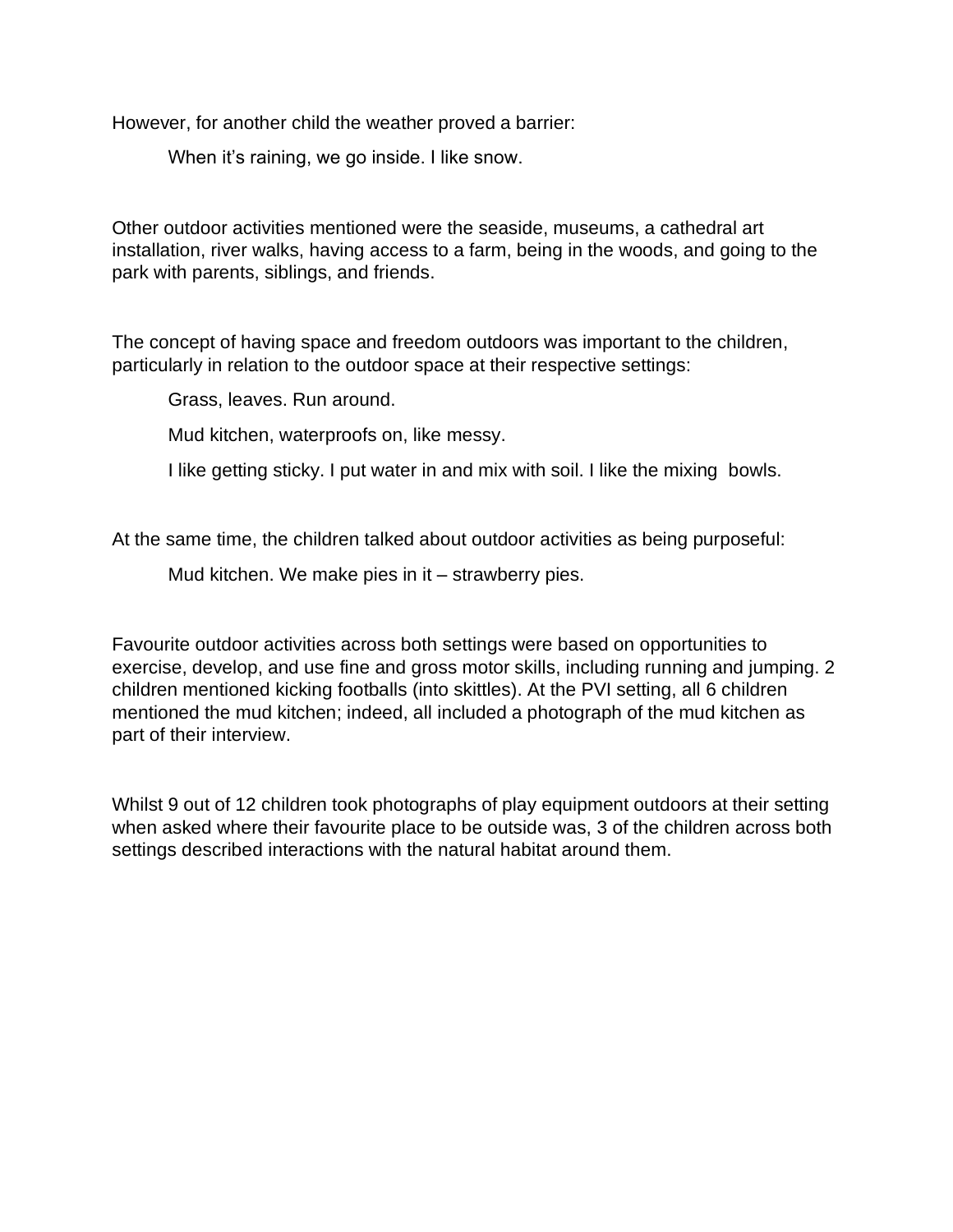# **Child 1**

Play there [points to woodland area of nursery]. Bird table. Look bugs.



# **Child 2**

Climb on the stile. Catching worms in woodland. Find worms under the logs. Not to hurt our legs on brambles.



Other photographs taken by Child 2 also focused on what might be termed aspects of nature. Three examples are shown below:

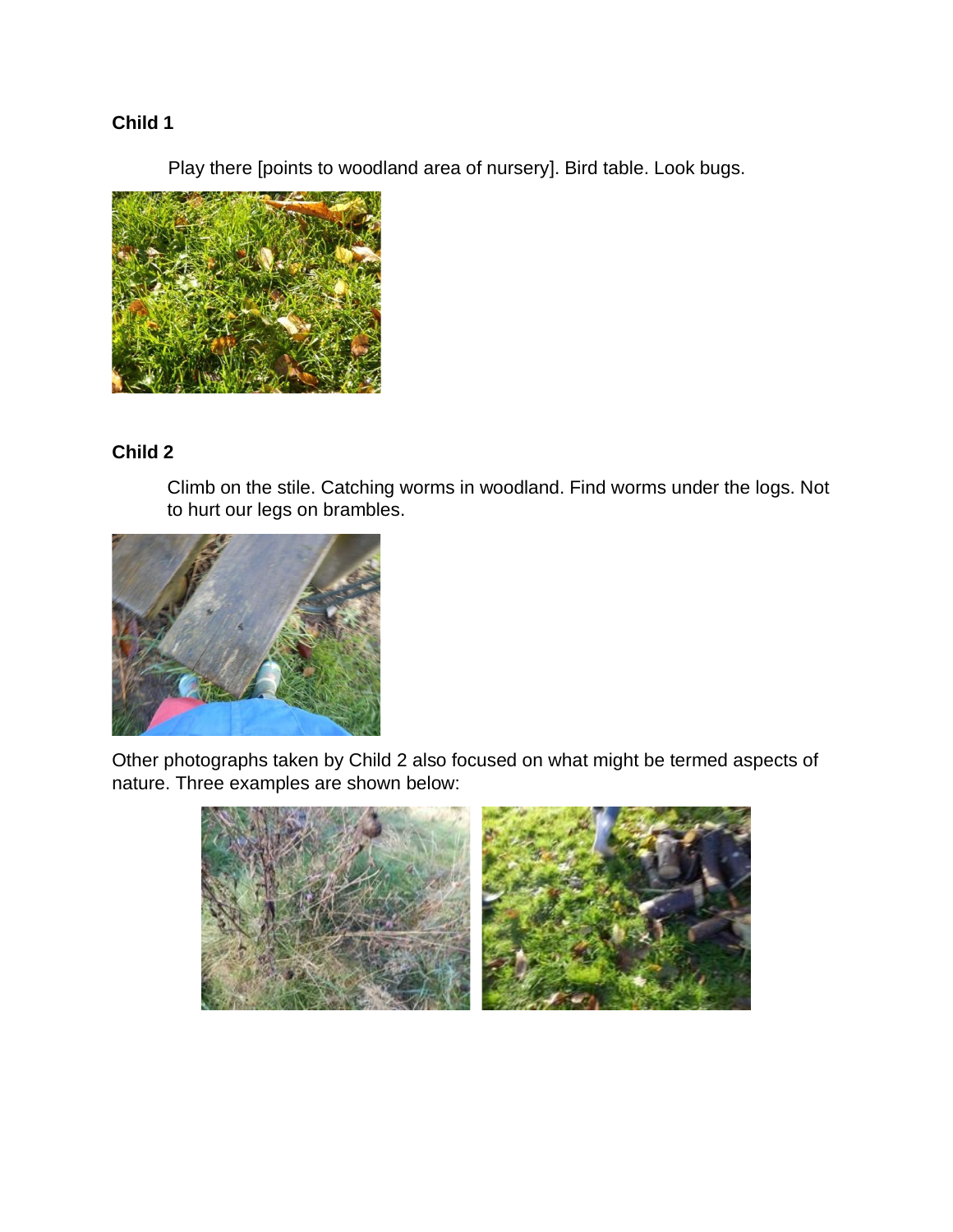

# **Child 3**

- **R:** Tell me why this is your favourite place to be outside…
- **C3:** The sky. I like looking at the clouds.



Similar to Child 2, additional photographs taken by Child 3 also focused on aspects of nature. Again, three examples are shown below:



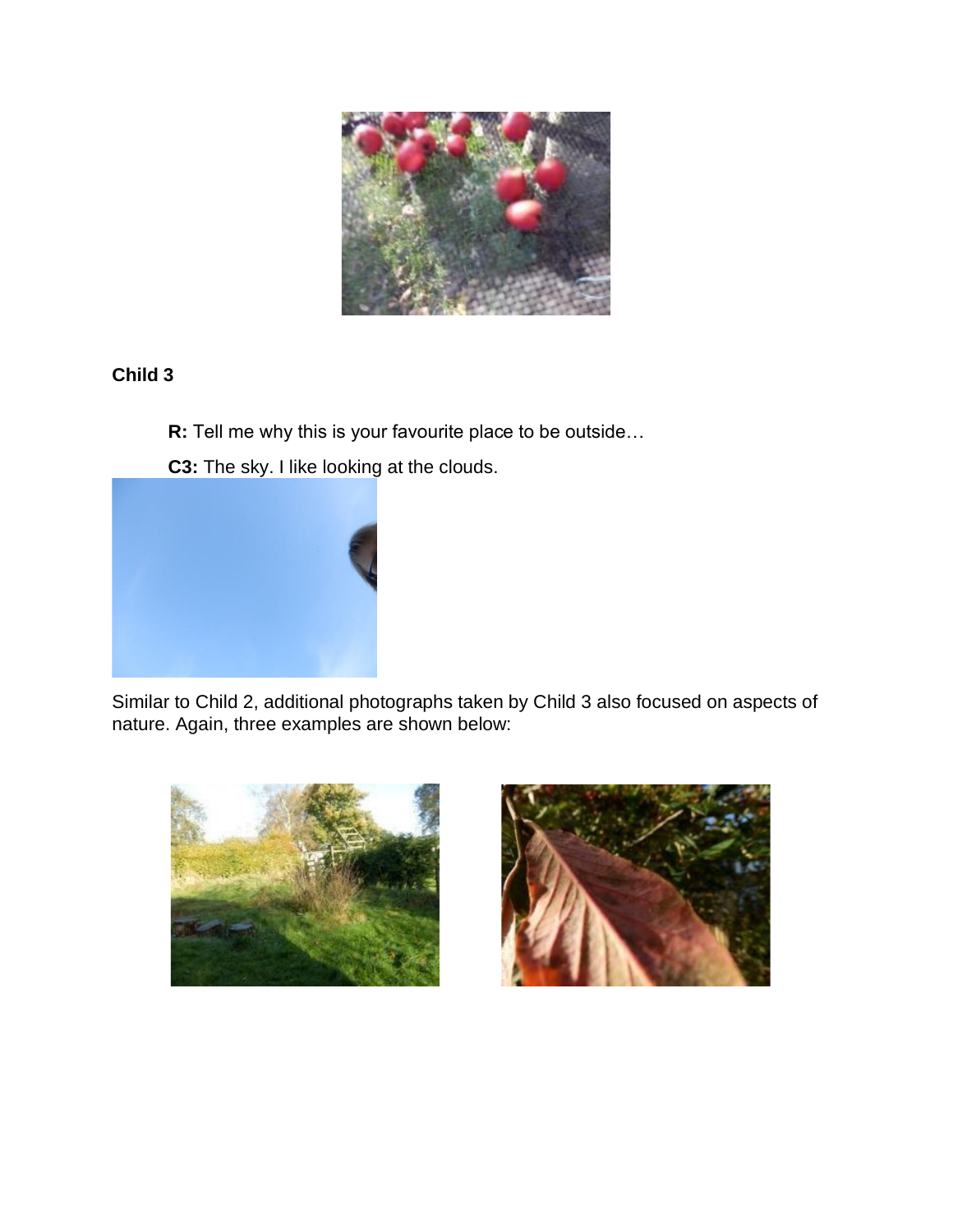

Child 2 and Child 3 did not take photographs of any specific play equipment at their respective settings.

Finally, the knowledge and influence of adults in the children's lives from parents and grandparents was also a factor to emerge in children's experiences and perceptions of what happens outdoors:

We slept in a tent at our house, in the back. It was dark and a campfire with marshmallows.

At night I see moon and stars. Daddy has binoculars to look.

Dad has a sit-on lawnmower. We have another greenhouse with tomatoes in. We put seeds in.

I go to grandma and grandad's. Their garden has no toys. I just run around or pop bubbles from the bubble machine.

I have a trampoline and sometimes Mummy and Daddy go on. I feel like a butterfly when I jump on it.

#### <span id="page-14-0"></span>Summary Comments

The children's perceptions of access to nature centred on play resources available to them both at home and in their early years setting. Being outdoors was always about being active, and engaging in activities to support the development of both fine and gross motor skills. It also included a social aspect, or companionship, particularly playing with siblings in the back garden at home. Three of the twelve participants perceived being outdoors as being involved in specific nature activity, although for one of these children being outdoors was also about playing with toys. Key adults in the children's lives, including parents and grandparents, had an impact on the types of experiences children were exposed to outdoors.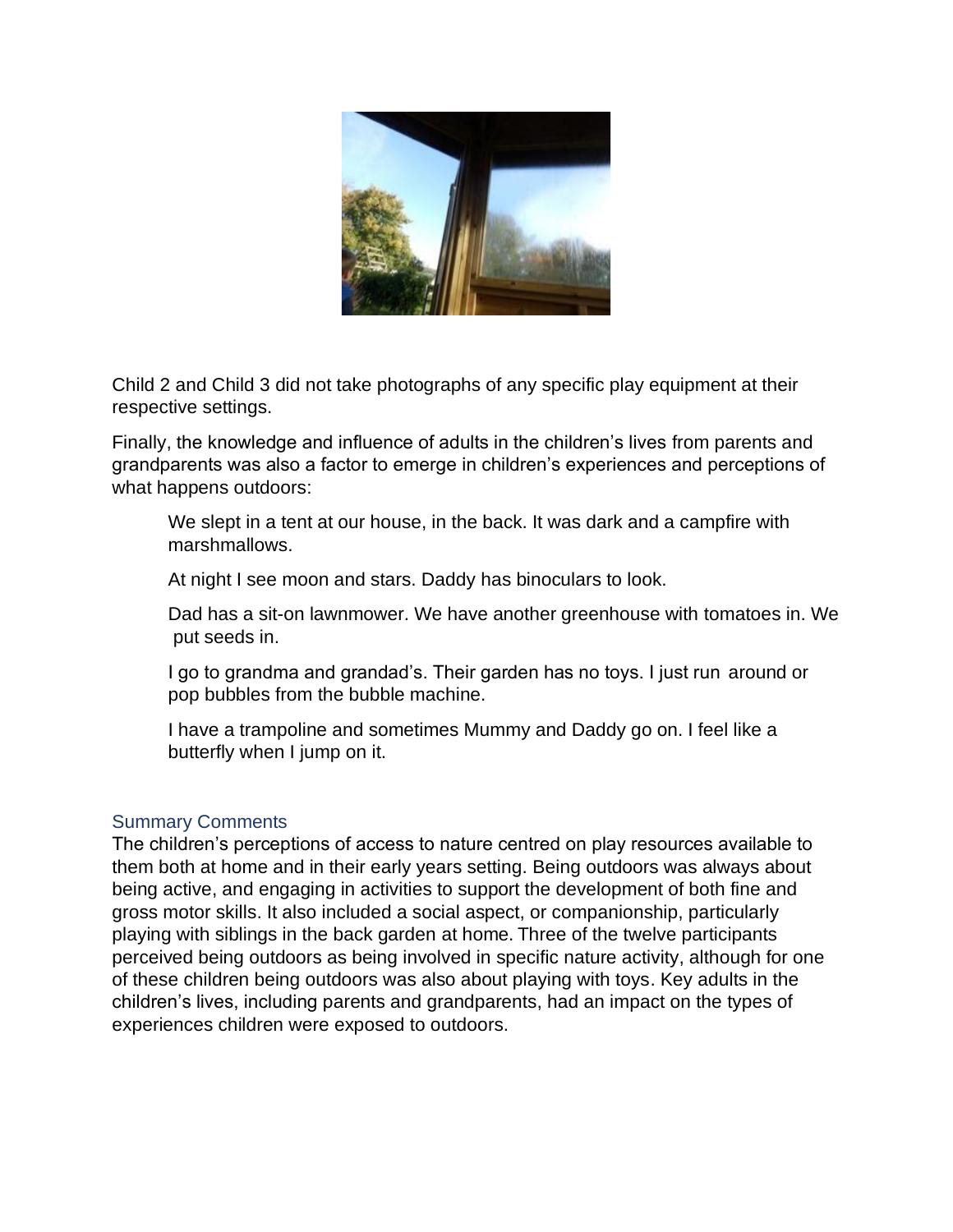#### <span id="page-15-0"></span>Parent Perceptions

The parents' perceptions of access to nature included the following outside places and spaces: nature reserves, open play parks and grounds, any green space, walks, National Trust places, having a garden, going to the woods or a river, and going to the beach. All the parents who filled in the questionnaire answered yes to the question, "Does your child enjoy being outdoors in nature?" 99% stated that they enjoyed being outdoors in nature with their children. Only one parent out of the 96 respondents stated that they did not like to go outside, but did not give a reason for this. 95% of parents felt that their child or children enjoyed being outdoors at their early years setting.

#### <span id="page-15-1"></span>Early Years Educator Perceptions

One set of responses amongst this stakeholder group centred on a clear definition of the term 'access to nature':

Access to nature is about being outside, looking at the environment around you.

Using nature's resources, what's around us, accessing all the nature around us.

A lot of our activities based outside I would say involve having access to nature...We've got a lot of bugs in our garden actually so we have done quite a bit of mini beast spotting in our garden recently, spiders, ladybirds, snails and things like that. And then talking to the children about it afterwards and then maybe planning an activity around the things that we've seen in our garden

However, for early years educators, defining access to nature was typically described in the context of what the setting could offer the children in their care in terms of outdoor experiences:

The nature environment, what's outside in terms of animals, snails and slugs, doing things like planting, getting your hands dirty touching soil, as well as the physical aspect, developing physically the gross motor skills. That's what I see it as.

Well children for example do gardening, so I would say that's access to nature. They do also forest school activities.

Freedom, free-flow of the garden, access open area.

It's really important that we have that environment accessible at all times for our children, regardless of the weather... they need to experience the different seasonal changes.

We take the children out of nursery to learn in other environments. We go out for forest school and beach school. We garden here but we also go out to the allotment.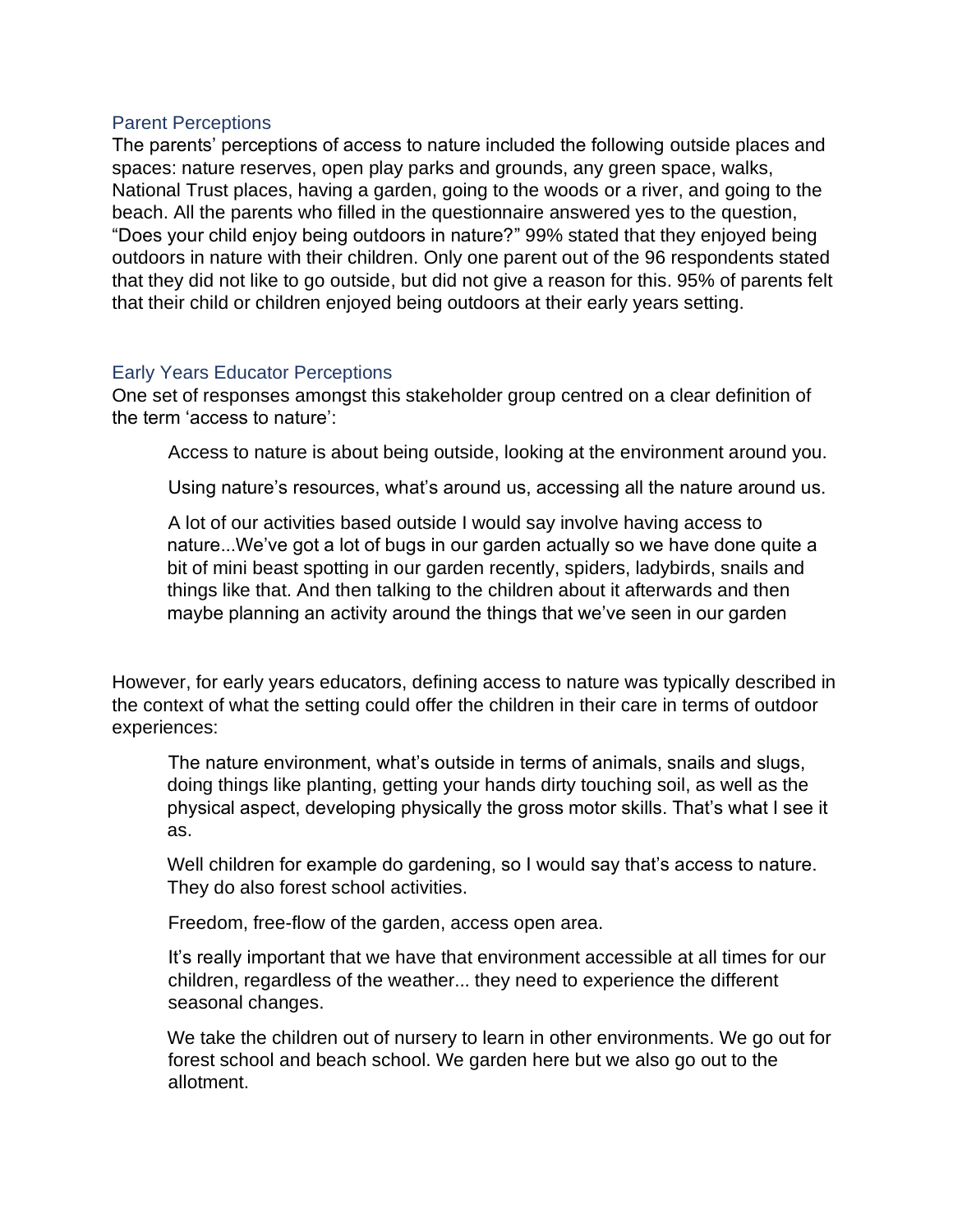Early years educators were asked to describe the characteristics of, and resources available for, the outdoor space at their settings (see Tables 7 and 8):

*Table 7: Characteristics of the Outdoor Space at Settings*



*Table 8: The Range of Outdoor Resources Available*

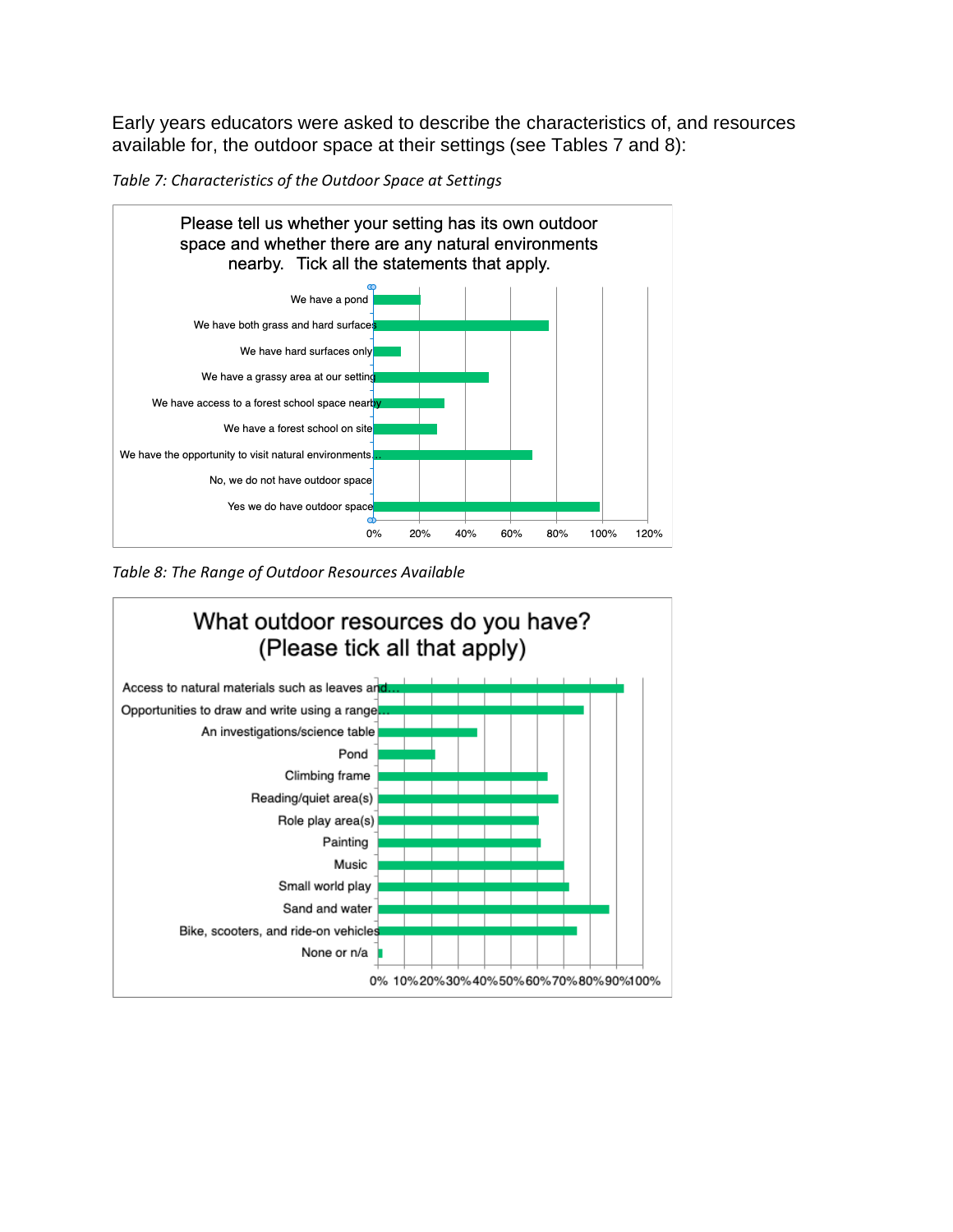Some focus group responses centred on the responsibility of the setting to ensure children had access to nature, because they did not have it at home:

A lot of families don't have gardens and it is important to let those children access nature.

Yes, that's right because for some of the children their only access to it is through nursery. They get in the car come to nursery and back in the car to go straight home. They might not have access to it, so it is important that we do it at nursery – to make sure they are getting that little bit.

Finally, there was a comment regarding the need for the integration of outdoor learning so that it was part of the National Curriculum to support the 'how to' for teachers, whereas this was not problematic for those working at dedicated early years settings:

I think it [outdoor learning] needs to be in the curriculum, because I find it really hard when they do outdoor learning work and they say, and now you need to go outside, it kind of puts the pressure on the teachers to always be planning the outdoor activities, which obviously we should be. But I think if it was written into the curriculum as well that one lesson a week had to be outside, or this term's science lessons are all going to be outdoors based, something like that, I think it puts less pressure on teachers to have to think, this is outdoor learning week so I somehow need to fit my maths around outdoor learning.

In contrast, free-flow access to the outdoors was a core feature of the early years settings.

#### <span id="page-17-0"></span>Summary Comments

Defining access to nature across parents and early years educators, revealed a juxtaposition between perceptions. Parents talked about gardens and being outdoors with their children in a range of spaces and places, whereas early years educators' responses tended to focus on what the setting could offer children in terms of what they perceived as vital or important outdoor experiences. Some early years educators clearly felt that part of their role was necessarily filling a perceived gap. There was also a concern about being outdoors for outdoors' sake; it needed to be purposeful rather than 'contrived'. Of note is the high percentage number of settings which offered access to natural materials. This includes sand and water in addition to leaves and trees, as shown in Table 8.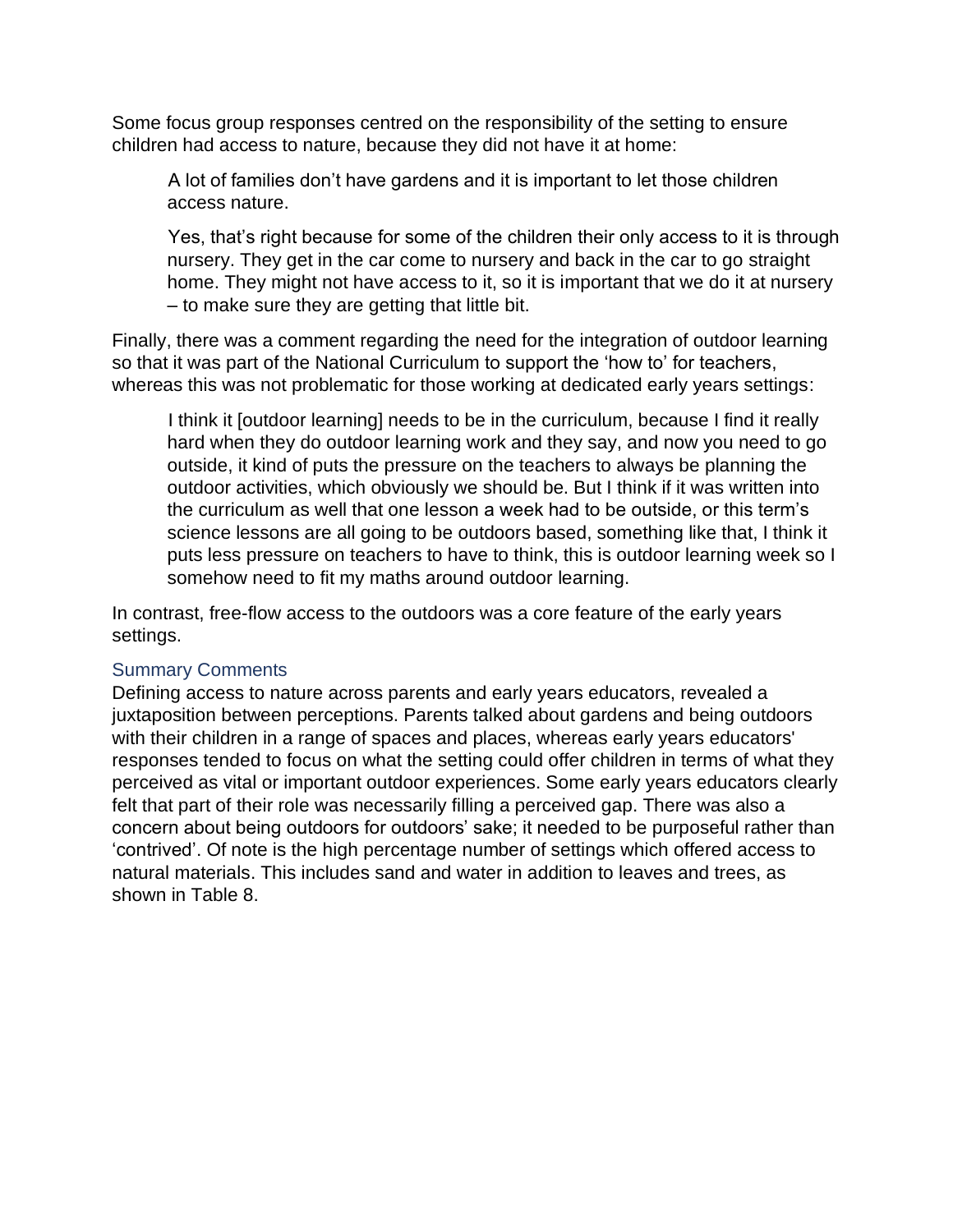#### <span id="page-18-0"></span>RQ2: Is young families' access to nature similar for all?

Findings in relation to this research question were drawn from responses across the parents' and early years educator focus groups and the parent and practitioner questionnaires. A link between young families' access to nature and location (living in the countryside or town) was evident, and some common issues emerged across both data sets.

#### <span id="page-18-1"></span>Parent Perceptions

Location played a role in relation to access to nature. The parents interviewed from London lived in flats and therefore had no direct access to a garden:

R: Do you have gardens?

P1: I don't, I've only got a balcony at the moment.

P2: There's a park nearby though, but just a balcony. But I think that's London. Any of my friends do have a garden, it's amazing.

One parent expressed some concern as to how environmentally friendly it was to go outside at all:

P2: And where we live it's just flats, where we live it's not good smells, the environment is not good enough.

Some 88% of parents stated that they specifically travelled either by car or by bus to gain access to nature. Transport was a particular challenge for parents in London:

R: So we've talked a bit about the fact that you can't just walk from the doors. Are there other things that you think are barriers to getting children out?

P1: Transport.

P2: Transport's been a huge limitation to me...I don't drive and with twins it's a challenge because I can't just get in on my own, you can for example get in an Uber, put a kid on your lap, but I can't put twins in my lap. So especially in East London transport is an issue, the connections just aren't as clear and there's not step free access on the underground the same way...

On the other hand, parents who lived in a rural area in the north east of the country expressed concern that there was less money available to develop outdoor play spaces for families because the area was deemed not worth the expense: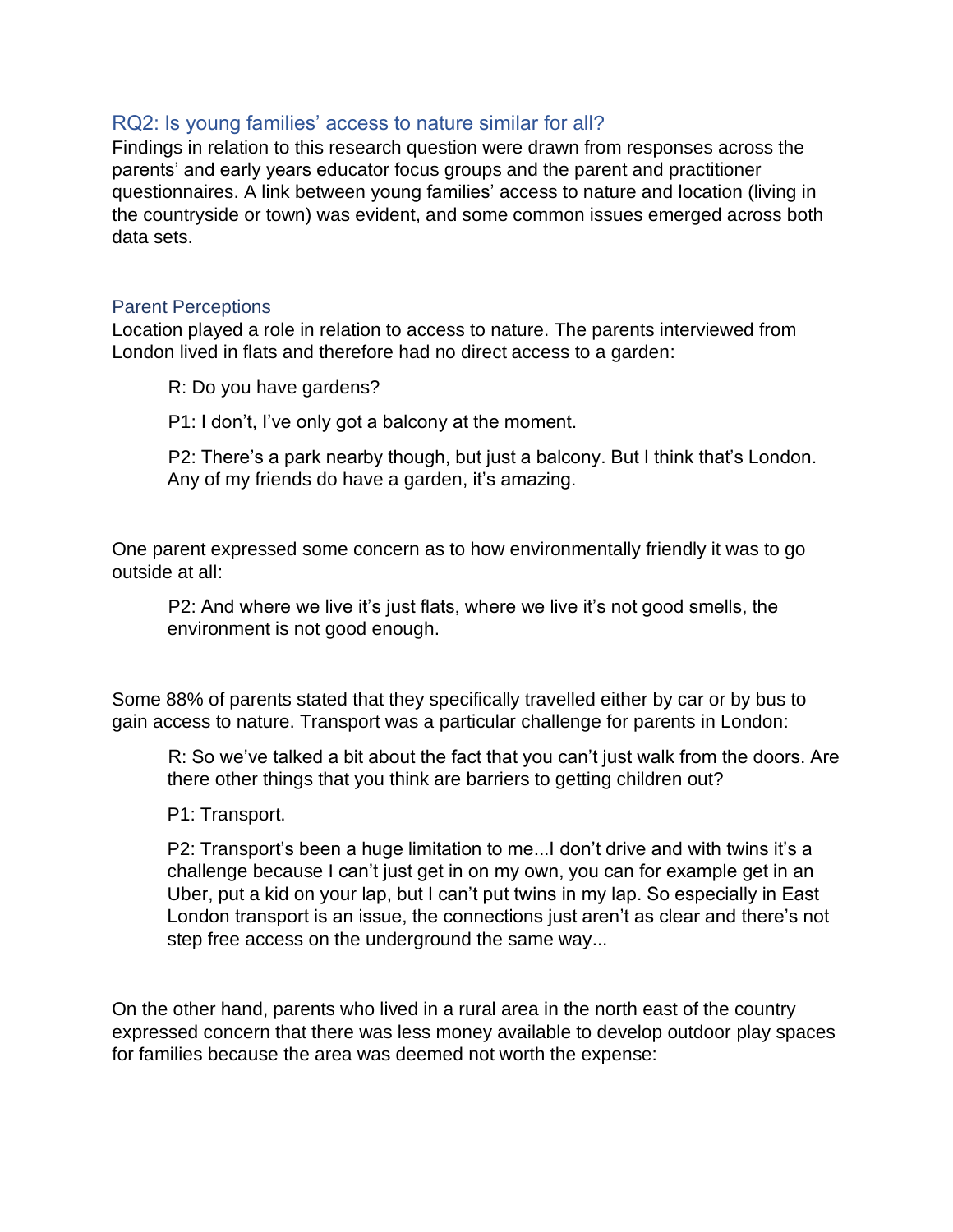P1: There is lots of access to nature here but there is less invested in things like parks for children. The park where we live has much less in it than when it was first put in years ago and there is very little left for the smaller children.

P2: Yes, our village play park is very scaled down. I think we aren't prioritised for spending because we are a small population.

Finally, there was some evidence from both parents and children to suggest that going outside could be weather dependent:

P: During the first lockdown we used our full hour and walked every day unless the rain was absolutely torrential.

C: When it's raining, we go inside. I like snow.

[Although this final citation comes from one of the children, it is the parents who are the ones making the decisions about the suitability of weather].

#### <span id="page-19-0"></span>Early Years Educator Perceptions

Similar issues emerged for the early years educators in relation to access to nature, including type of housing:

A lot of our parents are students living in flats – not all have outside space. They have to go somewhere to find nature and it's more of a trek for them.

The university parents were often far from home and did not know the local area:

A lot of parents who come to work for the university or come to study aren't necessarily from around here. They don't know the area and are not aware of what is around them. Although as you walk out of nursery you see the campus with all the squirrels, they don't necessarily know that if they walked down the bank they access the river and the cathedral grounds. Some of them arrive and literally just know where the bus stop is to get to nursery and home again.

Cultural differences and EAL (English as an Additional Language) learners were mentioned.

Then again, English as an additional language, they don't always have the confidence to branch out and try these new things if they can't communicate. So it's building their confidence. It's a scary thing.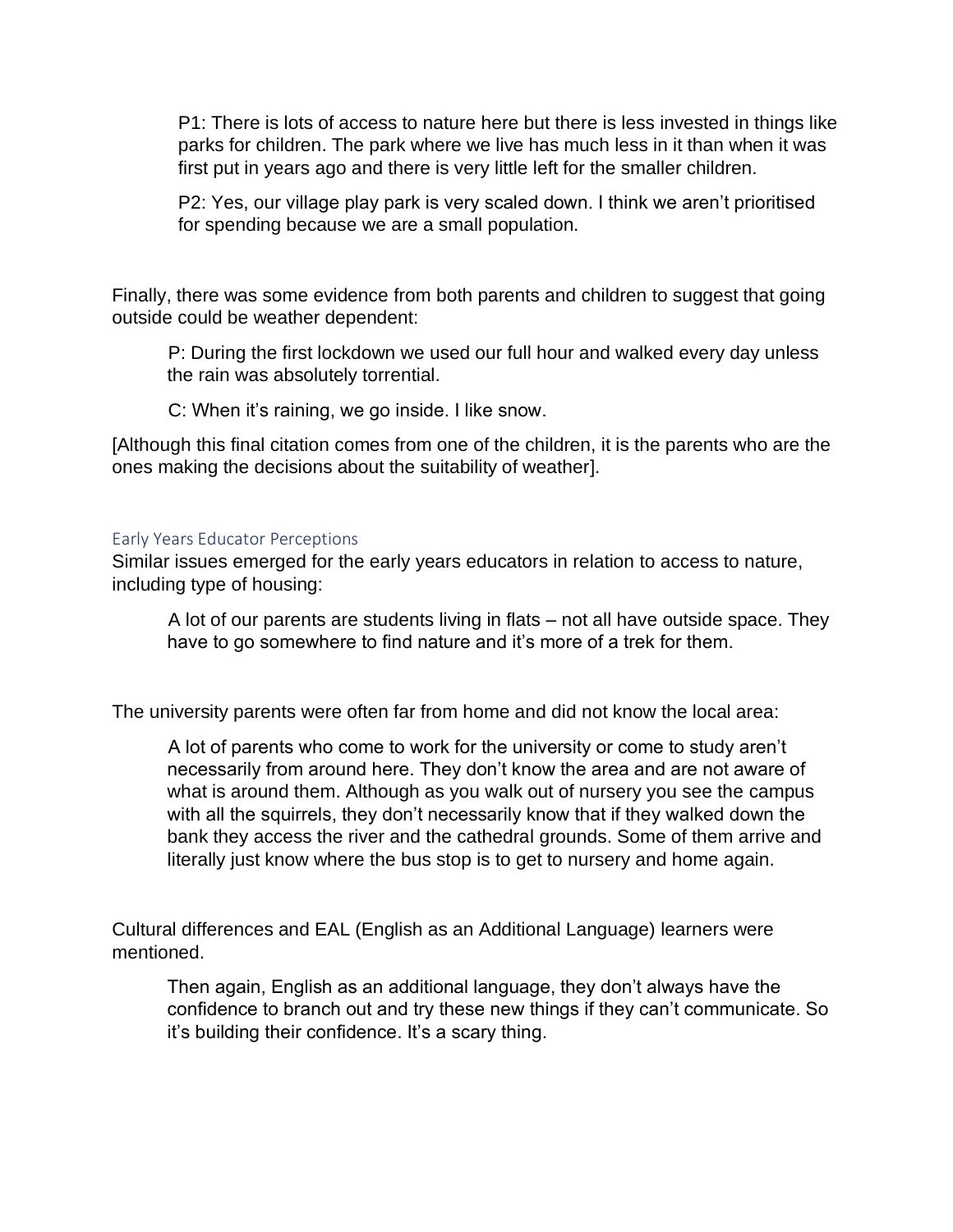Early years educators also talked about the fact that some children were reluctant to get dirty:

Some children get anxious about getting dirty. We get children to understand it is ok and that they can embrace mud play.

Responses from early years educators at the special school also mentioned stigma and worry as a potential barrier to being outdoors:

SS1: I think our parents do have that fear because there are people in the public who still don't have that understanding of children who have autism. Even the boy himself said a man said something quite unkind to him because of his behaviour and he was very aware being out and about that people treat him differently. You think well how's that going to affect him when he's older, he'll then have that fear of going out...when he's here he loves being outside and I know he has a big garden outside that he uses, but I still think it's not the same as going to like a wooded area or a park

SS2: I there were parents of mine, they do have that fear of taking them out, especially I know there's one parent of mine, she's just really scared to take him anywhere now because she doesn't know how he'll react to people, she doesn't know whether he'll stay with her, whether he'll run off.

One early years educator expressed a perception that going outside could be problematic from an organisational point of view for educators who worked in primary settings:

I think sometimes teachers can be a bit nervous about taking it outside. I know from when I worked in mainstream, especially when you've got 30 of them and you're trying to manage all of them, you obviously don't have as many TAs as we have here...

This point was echoed by the special school teachers. All the early years settings had a dedicated outdoor space used daily, however the special school teachers felt challenged by their outdoor resources:

In a perfect world we would really need an outdoor space dedicated to just learning, because a lot of our outdoor areas, with the way that our schedules work, overlapped with different breaks, there's never really an available space to do just learning. And then that space should probably need a cupboard of resources as well, because that's another thing that makes it quite difficult, you're constantly taking things outside, and a shelter would be good as well.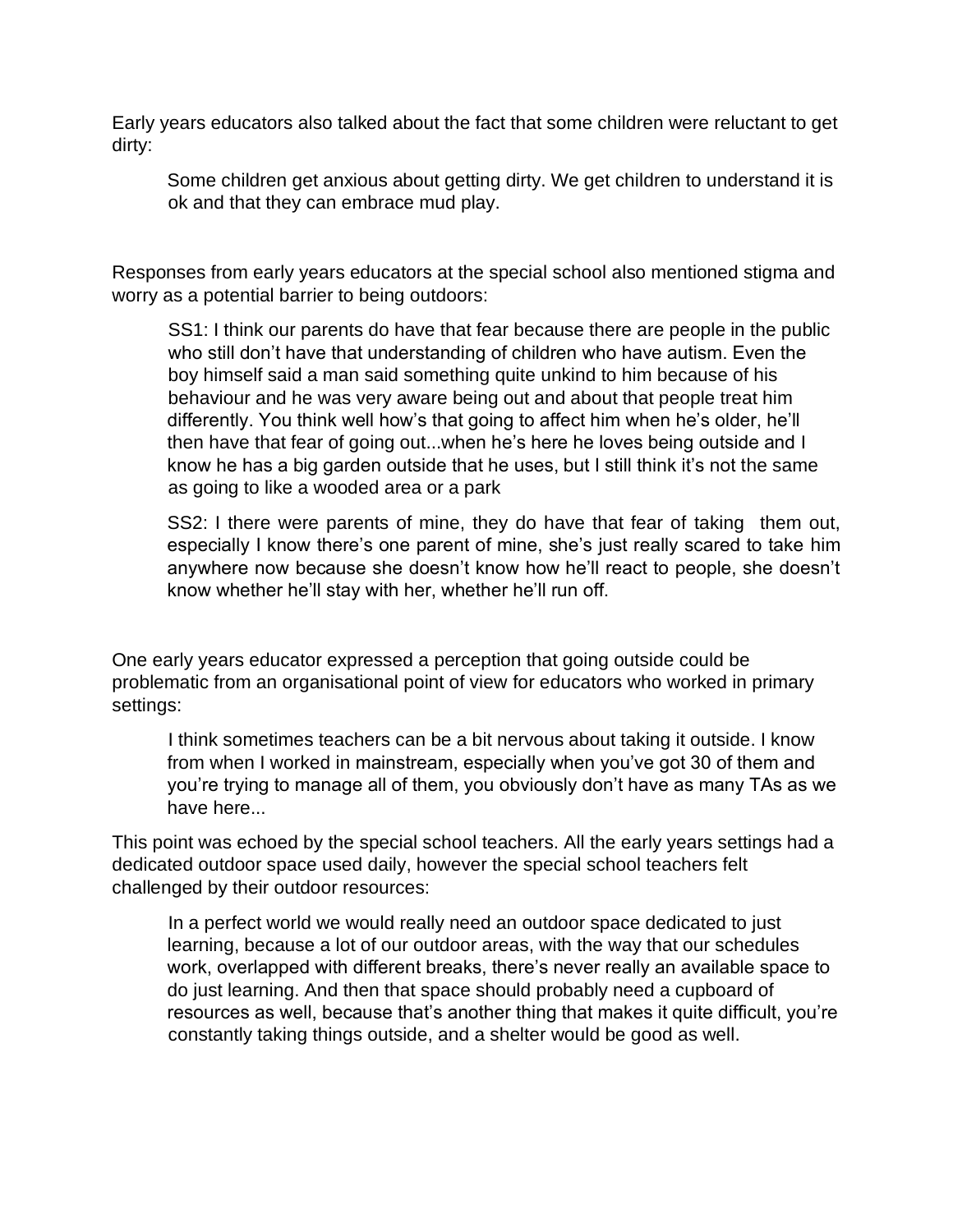Finally, responses related to the differences in early years and primary curricula and access to nature:

...we teach it the way we wish to teach it, so that's our interpretation of it, that we expect the indoors to be reflected outside. So we give it equal weight. I don't think it's explicit in the curriculum anywhere. Also we develop it very thoroughly by following the children's interests, then we will develop activities within the curriculum outside, to encourage those children as well to go outside. But I think Key Stage 1 not very much.

I'd say the same thing actually. From reception where most of the time they have a lovely playground with lots of activities outside, and they go straight to year 1 where they only have a not equipped playground very often and it's only half an hour. Apart from PE they don't have access to outdoor spaces. Some schools are doing some planting activities, planting club during lunchtimes, but that's not enough really is it, it's not structured time.

#### <span id="page-21-0"></span>Summary Comments

The overall findings emerging from the data across the parent and early years educator focus groups suggested that access to nature was not similar for all. Barriers to nature included the type of home lived in; the quality of the outdoor environment; having the means to get to outdoor spaces, including transport and cost; the weather; and for early years educators, the intrinsic needs of specific groups of children such as EAL learners, and those with special needs. Limitations of curricula beyond the Early Years Foundation Stage were also perceived as a barrier.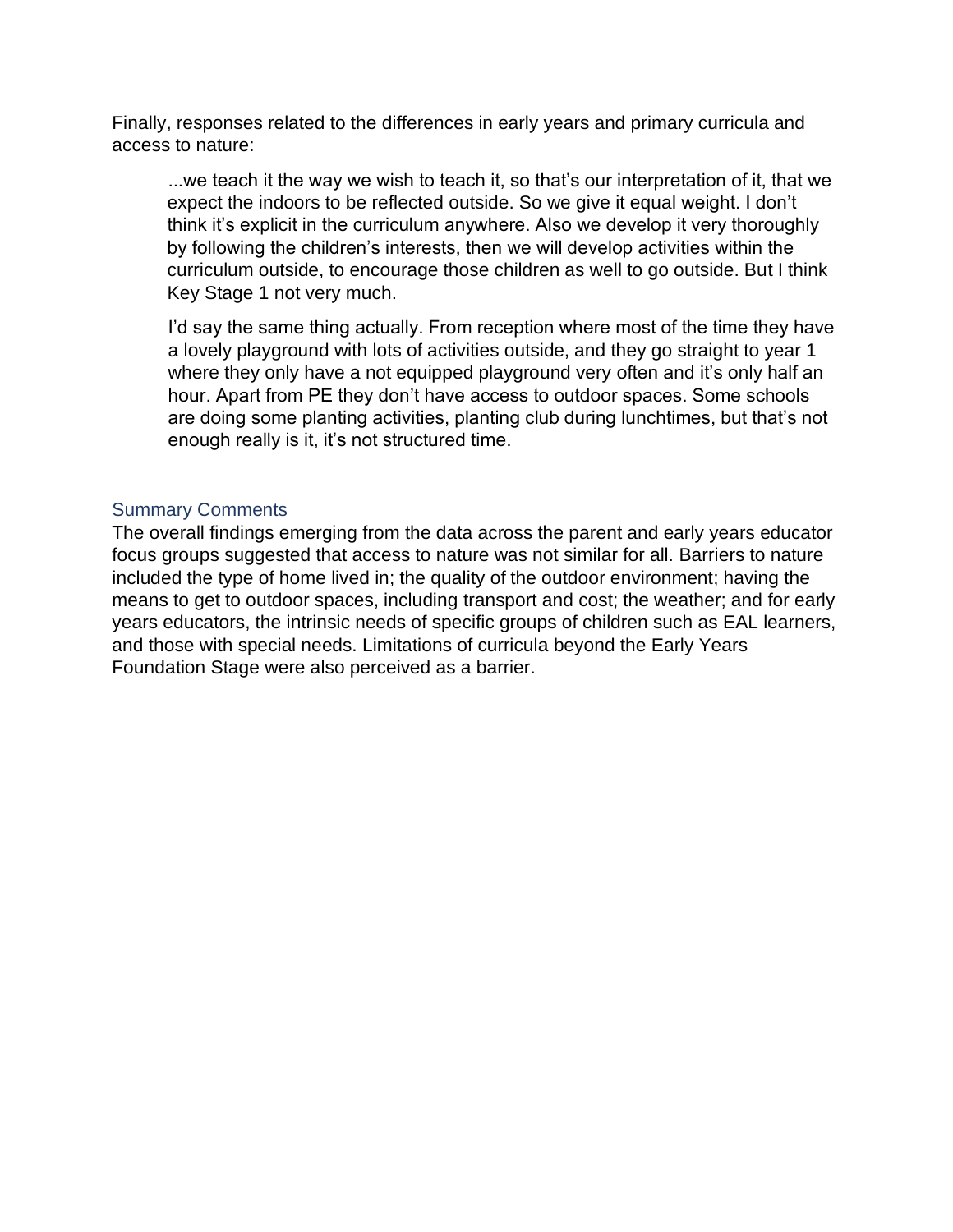# <span id="page-22-0"></span>RQ3: Is young families' access to nature being enabled both at home and in the early years setting?

Access to nature was seen as important across both home and setting contexts, for example adults noticing a clear link between children's well-being as a result of going outside.

#### <span id="page-22-1"></span>Parent Perceptions

Questionnaire responses revealed that access to nature was a daily occurrence for 51% of parents, with 40% answering weekly. Two parents from the focus groups made links between the impact of being outdoors on their own well-being and surmised that it must be the same for their own children:

There was a Ted talk recently about well-being. It talked about depression and mental health and how nature is a way to improve your health. If it is good for adults, it must be the same for children.

I struggled after giving birth and went to a buggy fitness class which was outdoors in a country park. Even when I was low it forced me to get myself out and it was lovely there. There was nothing to dislike about the place. It was there when I needed it.

Sometimes parents talked about wellbeing directly in their responses:

It is good for children's mental health to be out in nature.

You feel better for being outside. [Name of child] is much happier when she has been outside. She is less boisterous when she has had some time outdoors.

Parents further commented on additional positive benefits to going outside with their children, including having a sense of ownership:

It gives them their own space and helps them realise what is going on in the environment.

Having freedom was also mentioned:

It is very important [to get outside]. My daughter loves being outside, it gives her a sense of freedom.

Another plus was physical development: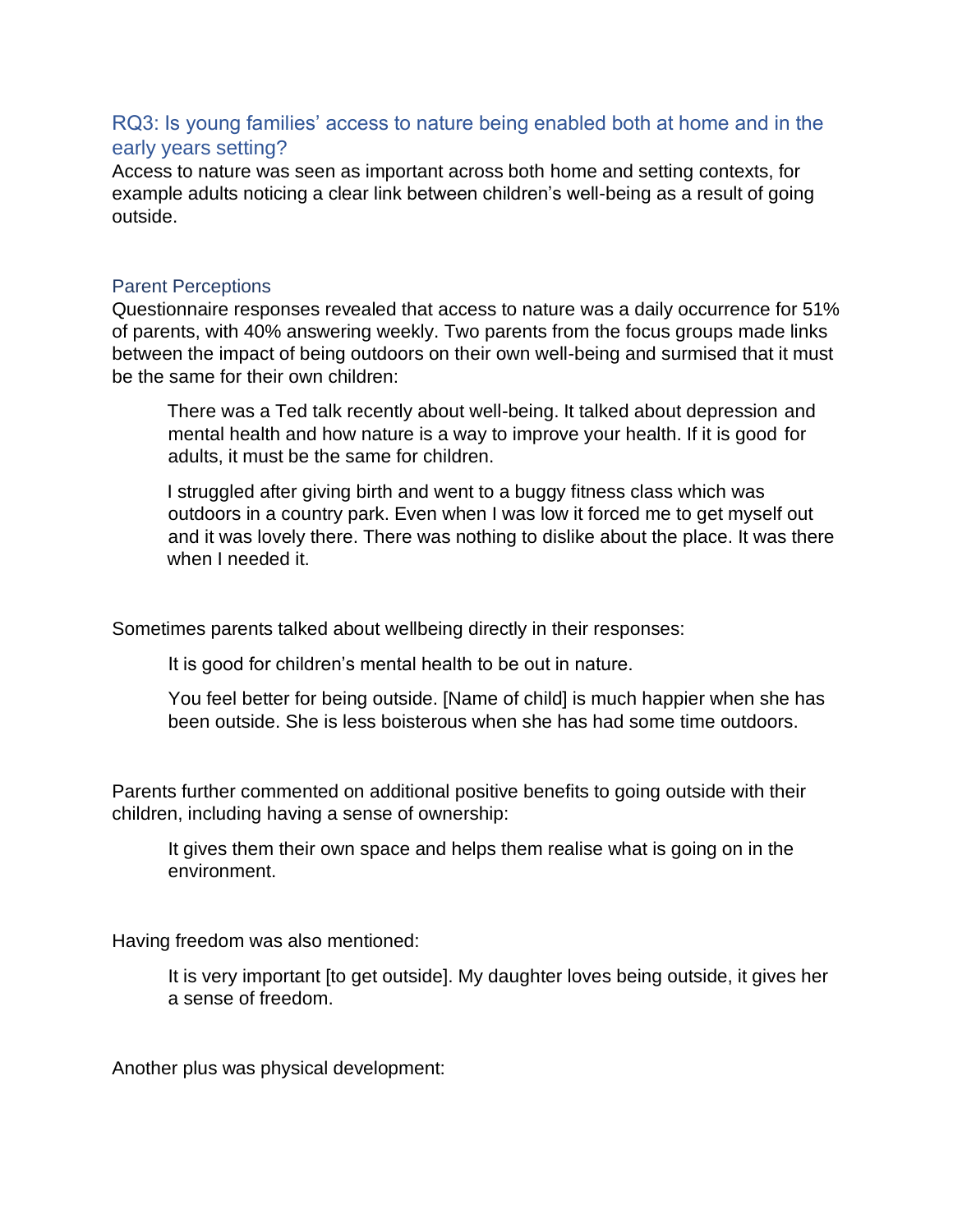It's good for physical development to be in large open spaces. They [children] have a chance to let off steam and get some good exercise.

Sometimes it is just the chance to run around.

Getting away from screens was also a common theme for parents:

They need to get away from indoor games and too much telly.

A number of comments pertained to the perceived benefits of fresh air:

We are always out, everyday walking. We need the fresh air. It does you good to get out and about.

It is enormously important. You get fresh air; children can run off energy.

It is important to have fresh air and to be able explore.

Several comments also pertained to the educational aspects of outdoor experiences:

There's lots more for her to see and talk about outdoors.

It's all education being outdoors.

We are lucky to have our own garden, lots of families don't. We can talk about the plants and animals that we see.

They learn everything outside. There are less distractions such as TV and iPad. They learn to do things like jumping and balance. My little one loves to throw stones into the river – this helps her throwing action and her balance.

They are always picking up things and showing an interest in nature. Mine picked up three leaves on the way here and wanted to show them to me.

Yes, I really do believe that children are happier in the fresh air. There are more things for them to see and do. It gives them things to talk about.

One parent felt that children could be themselves outdoors:

It's just about children being children, they have a chance to play in natural places.

For another parent, being outdoors was the place to get dirty: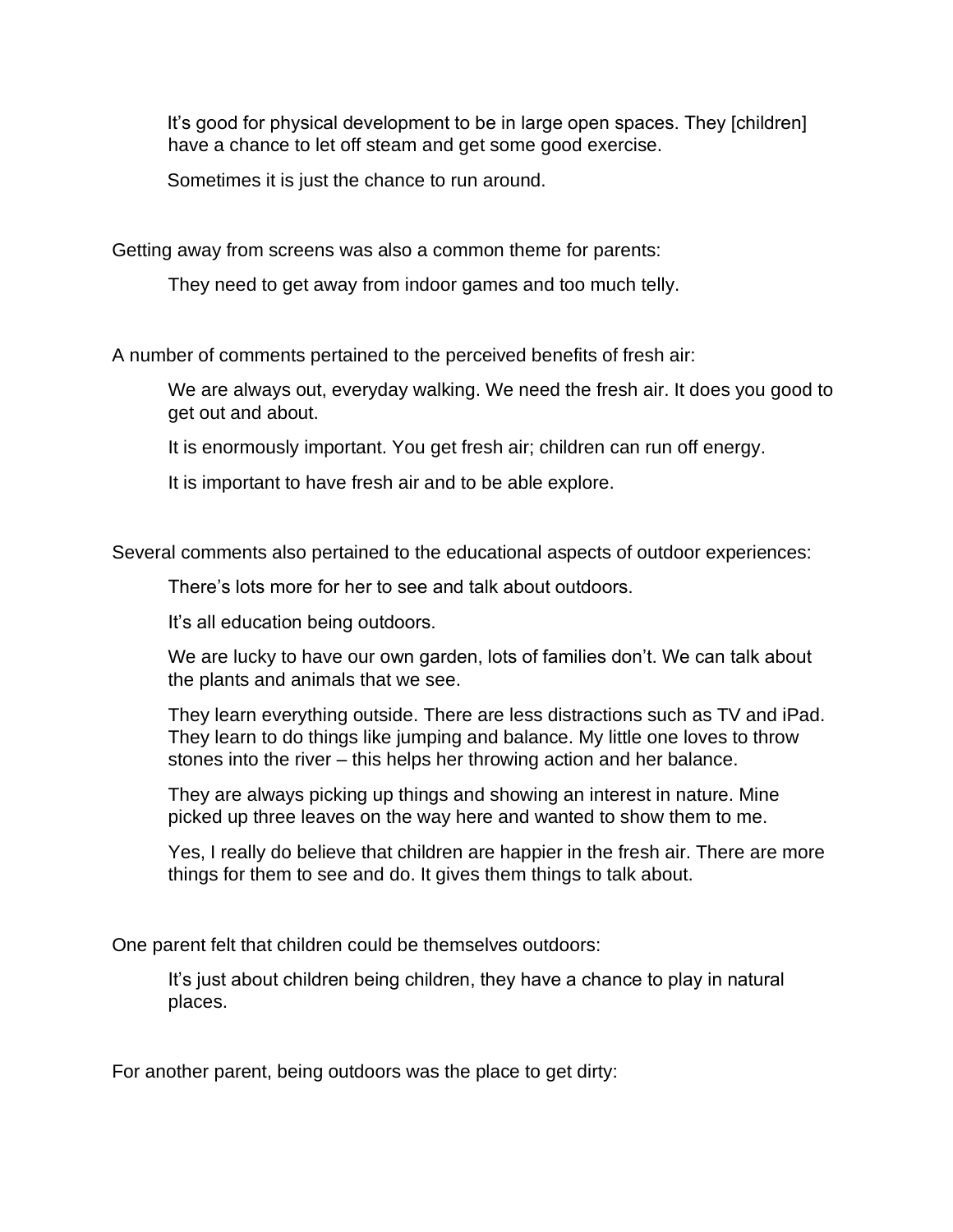I think especially with the kids growing up in London I'm constantly looking to get them dirty, and I think we're lucky with this, and the gardening, we're lucky that we have... some parks. But still, if ever I take them to the countryside and they're rolling around in the dirt that's when they're happiest.

Finally, outdoor spaces were perceived as safe contexts for children in which to be:

I prefer to be in a place where you know it is safe for your children, no debris

# <span id="page-24-0"></span>Early Years Educator Perceptions

98% of those early years educators who answered the questionnaire felt that their children enjoyed the outdoor area. 97% of respondents stated further that it was very important for children to spend time outdoors; the remaining 3% felt it was important. 70% of respondents stated that their setting adopted a free-flow policy in relation to time spent outdoors. In terms of what children gained from being outside, respondents described the purpose of their outdoor area (see Table 9).



#### *Table 9: The Purpose of the Outdoor Area*

Similar factors emerged from the early years educators' focus groups in relation to the reasons for and importance of enabling outdoor access. These included the impact on children's wellbeing, the freedom and possibilities when outdoors, alternative experiences of children's learning and development, and the benefits of fresh air.

There is some research that says playing with mud makes children feel better. It releases endorphins.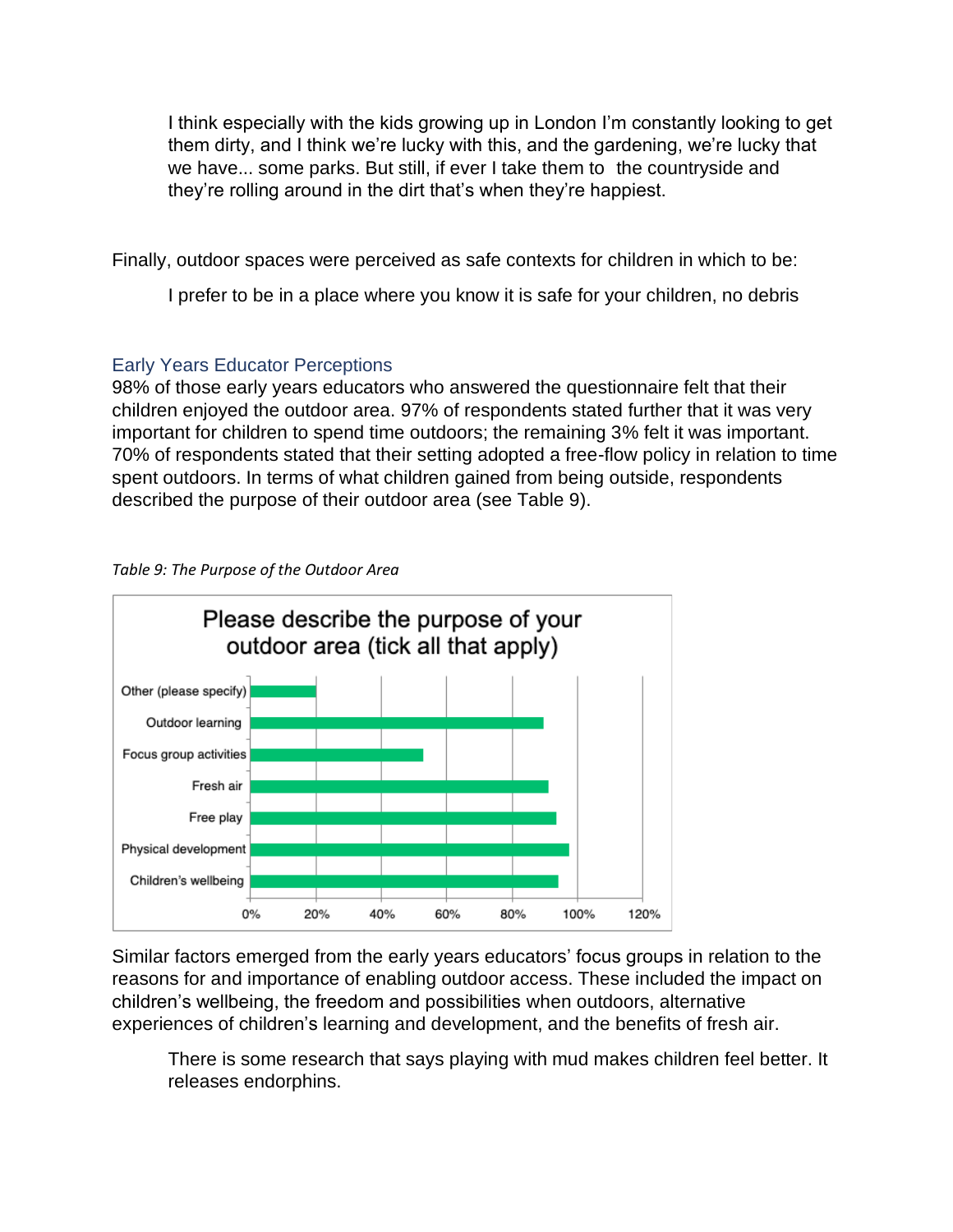I think as well living in a city a lot of the children are on iPads and laptops, some of them don't even know what a hedgehog is.

Fresh air, just getting out and not stuck in the house all the time.

One of the settings described outdoors access as crucial:

Well, we believe it's crucial, absolutely crucial to well, to development, to you know everything.

A difference in children's behaviour was reported:

We see a huge difference in the children's behaviour when they have the opportunity to be outdoors.

The possibilities of being outdoors were typically framed in terms of open-ended learning experiences:

It's so open-ended when you're out there and so much you can do. When you're in the woods there is no right and wrong way to play there. So much to do, so much to learn, so much to explore.

It's all those opportunities, like we said, open-ended. It's not about end-product, it's the process and how you're enjoying it.

It's [learning] so different outdoors. So if you were to do something the learning intention would be so different. If you had playdough inside and you took it outside what you find and what you can do with it is completely different depending on the area in you are in.

I would say prolonged amount of time not just a quick walk around a garden or on the way to something else, to actually be able to access it in terms of being in it, and with it and be able to actually explore on their own agenda a little bit as well

...being able to just stand still and take it all in.

100% of questionnaire respondents stated that they enjoyed being outdoors with their children and 97% felt it was very important for children to spend time outdoors, yet 12% of respondents answered 'No' to the question, do your children all have equal access to the outdoors? Reasons for this included the positioning of rooms in relation to the outdoor area, and sharing the outdoor space with other cohorts of children, for example where a nursery was attached to a primary school.

Many focus group responses centred on early years educators' understanding of what children learn from being outdoors. Comments centred on ways to encourage children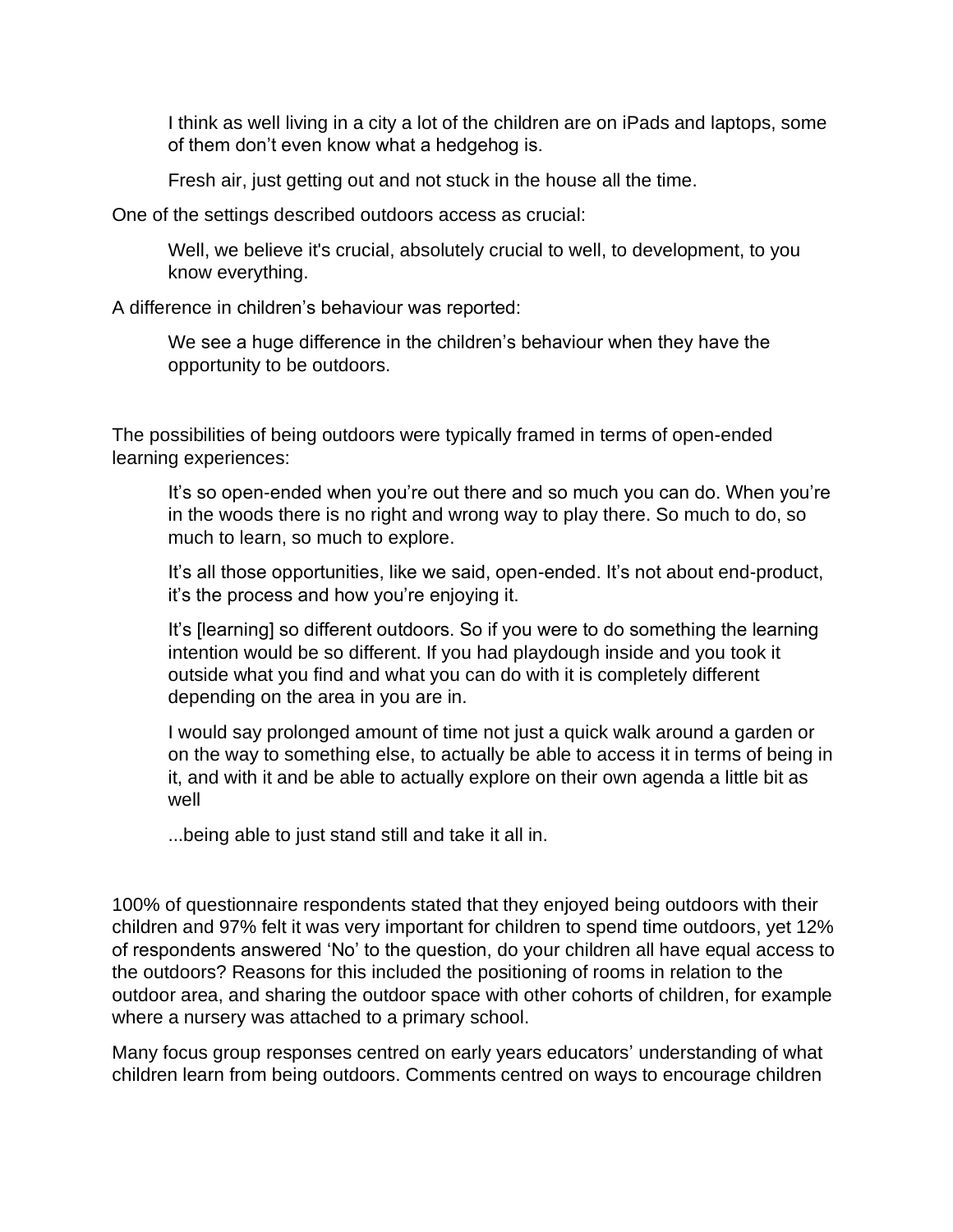to be curious about their environment and nature, caring for animals, and showing care and respect:

Yes it [nature] can be quite sensory can't it?

Yes like smells.

Opportunities for observation and developing children's knowledge and understanding were also mentioned:

And the patterns and the clouds racing by, things like that.

From being in nature they learn as well if it's cold they have to wear a coat, simple things like that.

I think giving them [the children] that sort of groundwork that if you don't water a plant or a flower it won't grow, basic things like that.

Recycling was mentioned, and being aware of how to care of the planet.

Yes, we're looking at the whole recycling and the purpose of the eco-school is I want to teach the children that when they're our age this will be their planet so we need to start from now basically. It's all about nature and recycling and reusing

I think it helps reinforce that there are consequences to how we live now. So you mentioned recycling, I did a really recycling activity where the children had to collect different materials from around the setting and we sorted them into plastics and metals and spoke about what we do with our rubbish and what happens when we recycle...

I think that children learn to take care...even if they see ants or snails, they sometimes stamp on them and kills, and even plants, if we put flowers out, so they learn to how to look after nature.

We do composting, we do you know all those kind of things we're always looking at those changes around them.

Early years educators talked about the wildlife in their setting gardens, including bird watching, but also how access to nature can extend home-setting links:

I think we're lucky that the garden we've got, as urban as it is, really does attract a lot of passing wildlife.

We're quite good at encouraging and enticing that wildlife in, like making the Cheerio birdfeeders and laying our conkers for the squirrels to come and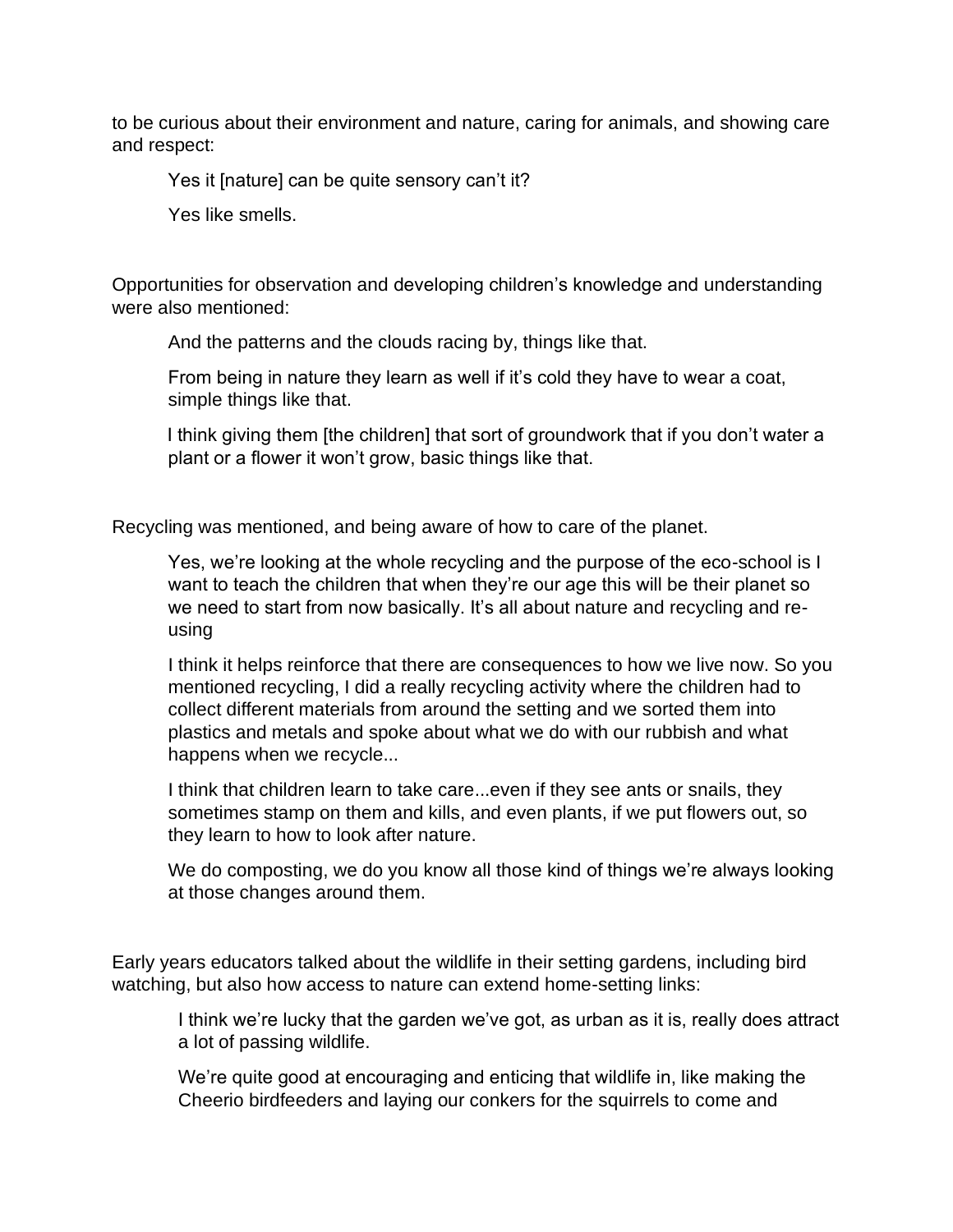collect, the children had binoculars today really excited waiting for the squirrels to come and take these conkers. It was great because they're gentle and they're caring and they interested, they're so engaged by something as simple as hiding a couple of conkers in a bush, they were happy to wait for that moment for the squirrels to turn up. I think we're quite good at looking at the wildlife that does come and I think that's quite a good return.

And even things like the conker necklaces that you guys made using the conkers you'd collected. A lot of the forest school activities are things they can take home.

I think the nature crowns that you make and the weaving, the wood and natural material weaving and they went home, and they were stunning. I suppose that you hope that when those children take them home that there's some conversation that goes on, because they forage for them as well, it wasn't just that they turned up on a table, they'd actually had to and forage some of the materials to be able to make it.

Further learning opportunities included a greater awareness of what is around the children and the importance of experience:

It's important for them to perceive what's around them, not only the man-made things but actually what is out there as part of nature. It has a great impact on the moods and the physical skills and it's essential for young children to be out there, to experience what's around them.

So we have some formal things that we can do outside as well as a lot of just discovering through nature, extending what they're learning inside.

The language used by early years educators to describe the potential for outdoor learning was rooted in early years curriculum vocabulary and pedagogic approaches:

… also to develop **curiosity**...outside it's so big and wide, for the child their **imagination**, their **creativity**, can grow immensely.

It is the **open-endedness** of the resources. A child can make a stick almost anything.

Being in nature opens up lots of **lines of enquiry**.

Children access nature all the time. We have **free flow** for most of the session into the nursery garden.

We like to bring nature into nursery too. We often bring objects and resources in from outside so that children can **explore** them further.

I think it's like we said, it's the **awe and wonder** is really important.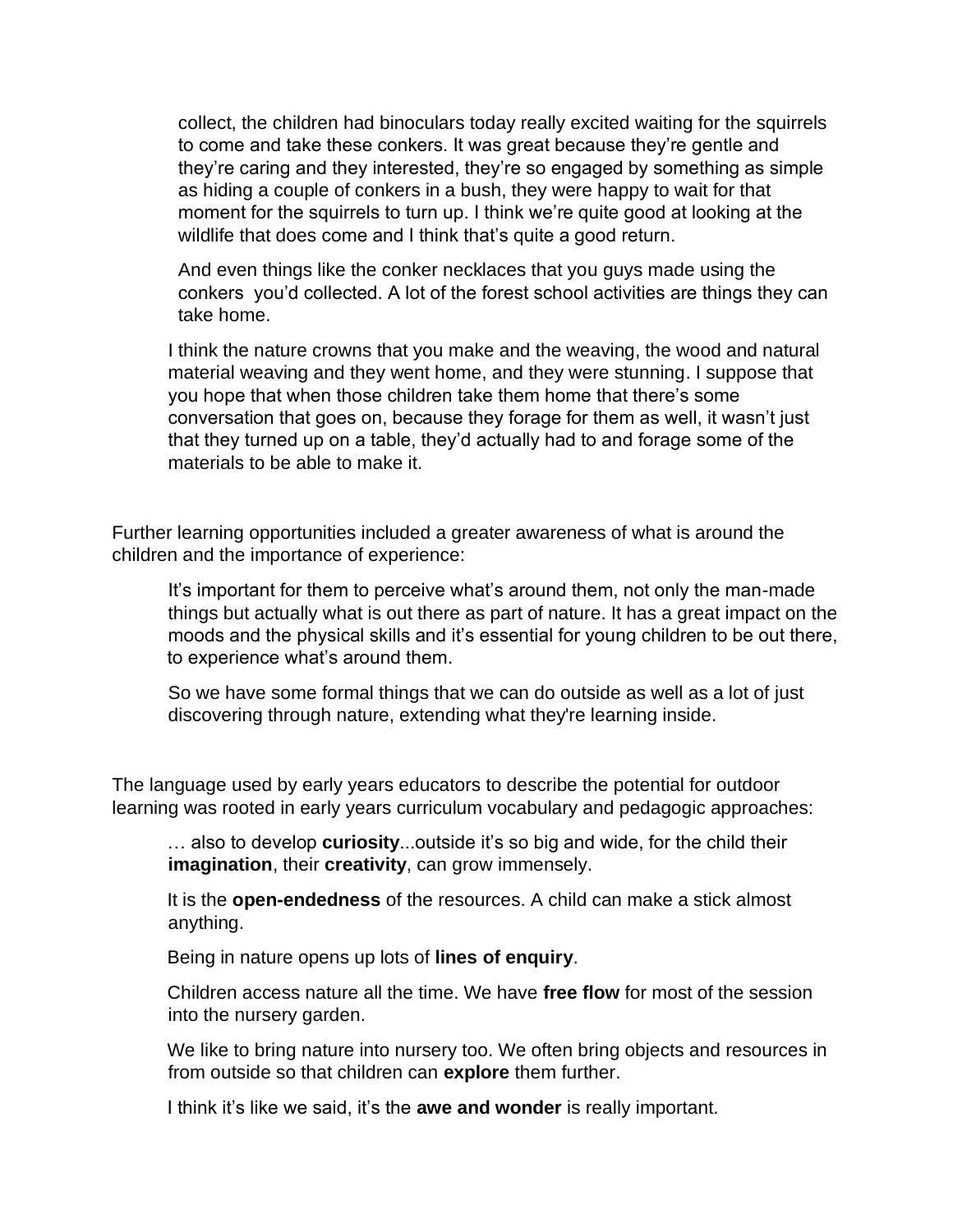…**listening** all the time around us, like the birds, like woodpeckers, so we really listen carefully to what's around us, and that really helps. Even the parents comment, it's so peaceful here, it's good for mental health.

Because children are born to **explore** the world I can see that being outdoors is what they need, what they crave for, and it also makes them happier to have the opportunity to explore.

In terms of development, it sounds like you're talking about **physically** they have more space more freedom but also, **emotionally** they've got the chance for **more independence** is that, yes, more independence

Further direct links to the areas of learning and development in early years curriculum were specified:

It's such a rich variety of learning outside, so it does bring along their personal, social and emotional, it does bring on the physical, it does bring on their maths and that kind of thing. So it's not just let's go out and run to get the physical side of things. It's educating the children that they don't just have to run around – why don't we listen to the sounds we can hear, why don't we look at what we can see, what colours we see, why don't we count the balls we can kick into a goal. Things like that so encourages all kinds of learning.

It is important for language development; it helps to see real things and use your senses.

One comment centred on parent wellbeing, as well as that of the child:

If a parent is a single parent perhaps and hasn't got a garden being in the house with 2/3 children is very hard. It's about promoting getting out and directing them in areas that are safe or giving them the ideas of little things, they could do. To help the parents' well-being as well.

Participant early years educators from the special school discussed specific benefits for their children:

SS1: I think it's just quite calming. I think here especially I use the outdoor areas quite a lot for calming time because it gives them space and they [the children] don't feel confined and they don't feel trapped or anything...some of them don't have that at home, or aren't taken to forests or parks or whatever.

SS2: I think as well at this school those areas are made to feel quite special, and they tend to be the places that children request to go to. I have a lot of, I want to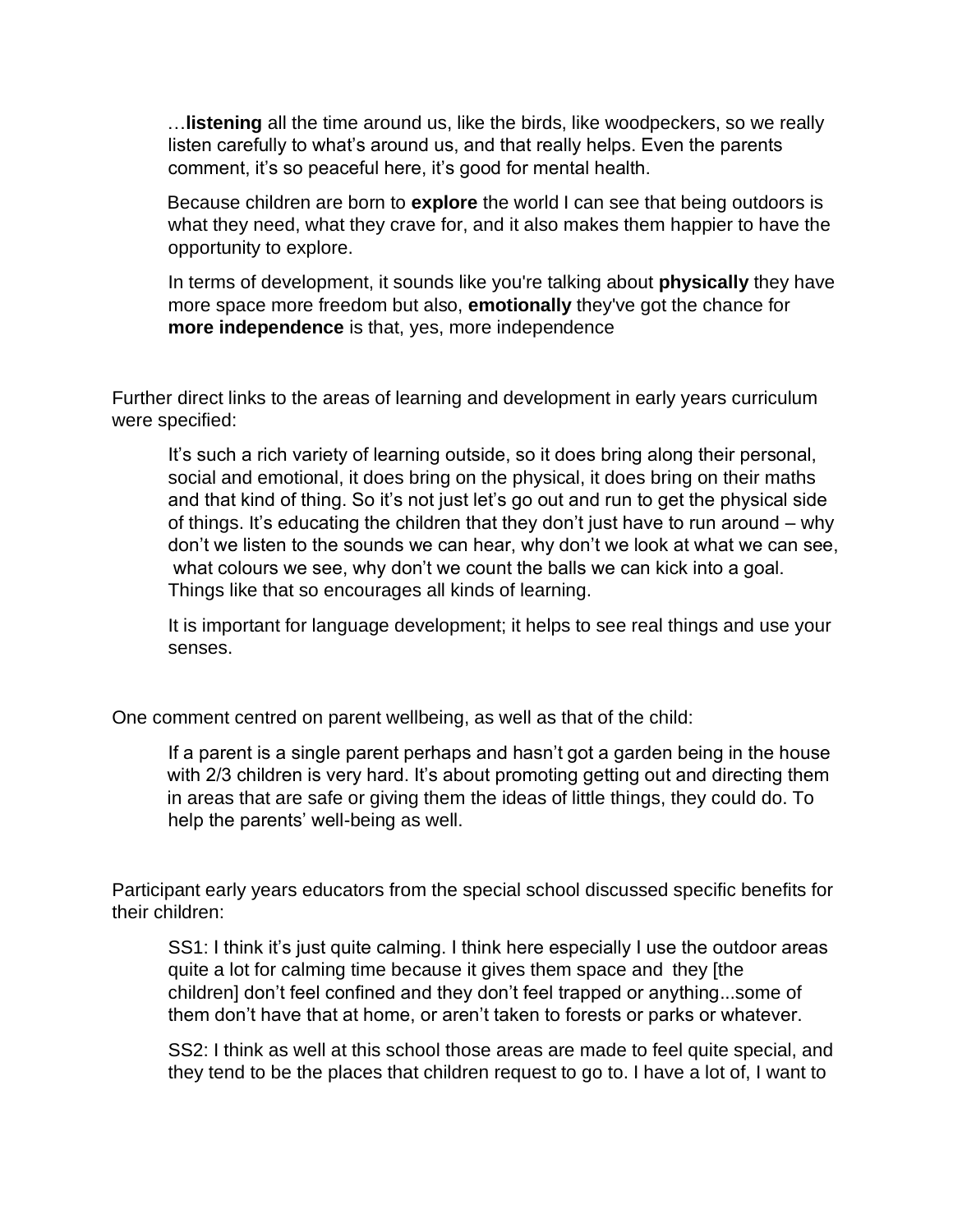go to the sensory garden, I want to go to the nature garden, I want to the big playground. I think maybe their sense of freedom as well, they can just run.

Whilst staff members all felt outside experiences were important, some mentioned the challenges of encouraging reluctant children to spend time outside and trying to find creative ways, or strategies, to expedite engagement:

...some children are focused on activities inside so for example, there are some children who love creative activities inside so we try to offer the same thing outside, we have to invite them to come outside and do some creative activity outside.

...We've got some children that just aren't, outside is very big, you tend to get children running around and they're just not quite ready to go outside yet.

 I know some of them [the children] don't like the cold or they don't like the rain so it's thinking what can you do with that. One of ours hates being cold but he likes to be able to see his breath, so you can take them out that way and get them interested in that.

Three settings offered their pedagogic strategies for supporting reluctant children, including limiting choice, and following children's interests:

> We swap the key people around, they're in an area for four weeks, so if your key person is outside you have to go outside to sign in in the morning. So we try and encourage them in some ways, and also the key person obviously will know that the child is reluctant, so if they're working inside they would swap with someone to take them outside to get them to be interested in it.

We have a space we call the garage. It is a space that helps children to transition between indoors and outdoors. The shutters are up and it can feel like indoors and outdoors.

I think we're quite good at finding ways to engage the children that maybe aren't that interested in outdoors. So we've done a lot of water-based activities, like painting with flowers, looking at prints, pumpkins, and doing that in class is a way to build up their interest and their engagement so that they can then venture outside.

One setting described how for some children, appropriate outdoor clothing was something new:

> If they don't go out because of waterproofs, we encourage them out at first with a coat, then add the wellies and gradually coax them into waterproofs.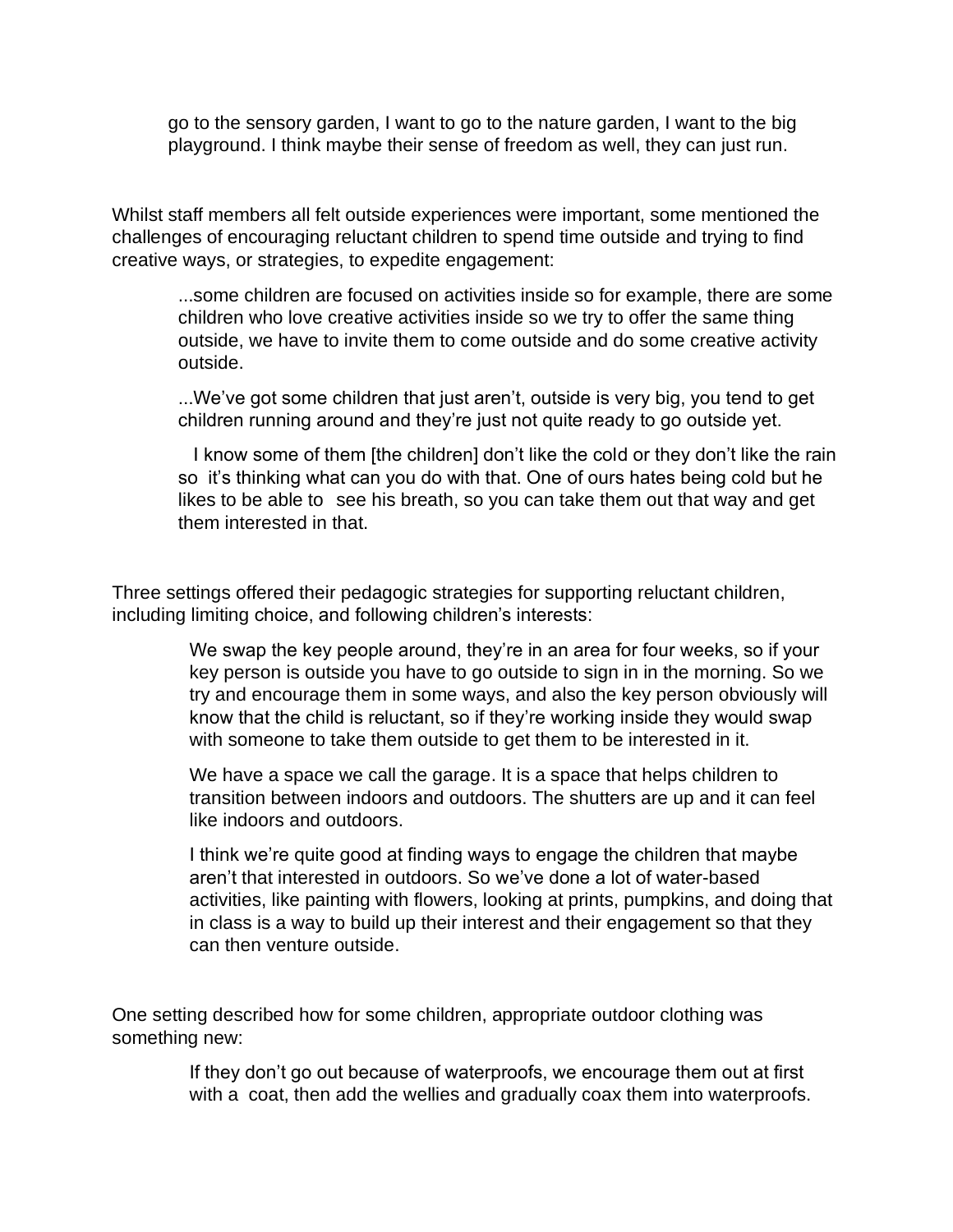It sometimes helps if the parents can provide waterproof clothing because it is something they are familiar with from home.

Clothing and perceived bad weather was seen by some early years educators as the biggest barrier to going outside:

> We find the biggest barrier can be the waterproofs for children who are not used to wearing them.

There's all this misconception [amongst parents] about in the cold, if it's raining, as the weather changes it's almost like you don't go outside, you can't go outside because you catch a cold from being outside.

Yet being outside in all weathers was seen as important:

And that can be in the rain, it could be in the sun whatever the weather, it is experiencing those different things and to know what it's like to be a bit chilly outside.

Interestingly, 35% of the parent questionnaire responses cited the weather as what stopped them or might make it difficult for them to take their children outdoors.

Again, cultural perspectives were mentioned:

Culturally some parents don't want their children out in certain weathers getting dirty, wet, cold or even too hot.

Finally, coming to the setting by car rather than walking, and thus being oblivious to the outdoors was highlighted as a concern:

...you see parents parked up outside the school half an hour before picking up the children and I think you could have parked 15 minutes away from the school. I know there's people living down my road who live within 5 minutes of the local school and they drive, when that's a perfect opportunity.

#### <span id="page-30-0"></span>Summary Comments

For both parents and early years educators, enabling access to nature was important, however there were some differences in perspective. Those early years educators of city-based children clearly felt that part of their role was to fill a perceived gap in the children's outdoor experience, especially those children who lived in flats, however both parents and early years educators across all contexts described benefits to being outdoors. For parents of children with special educational needs, additional concerns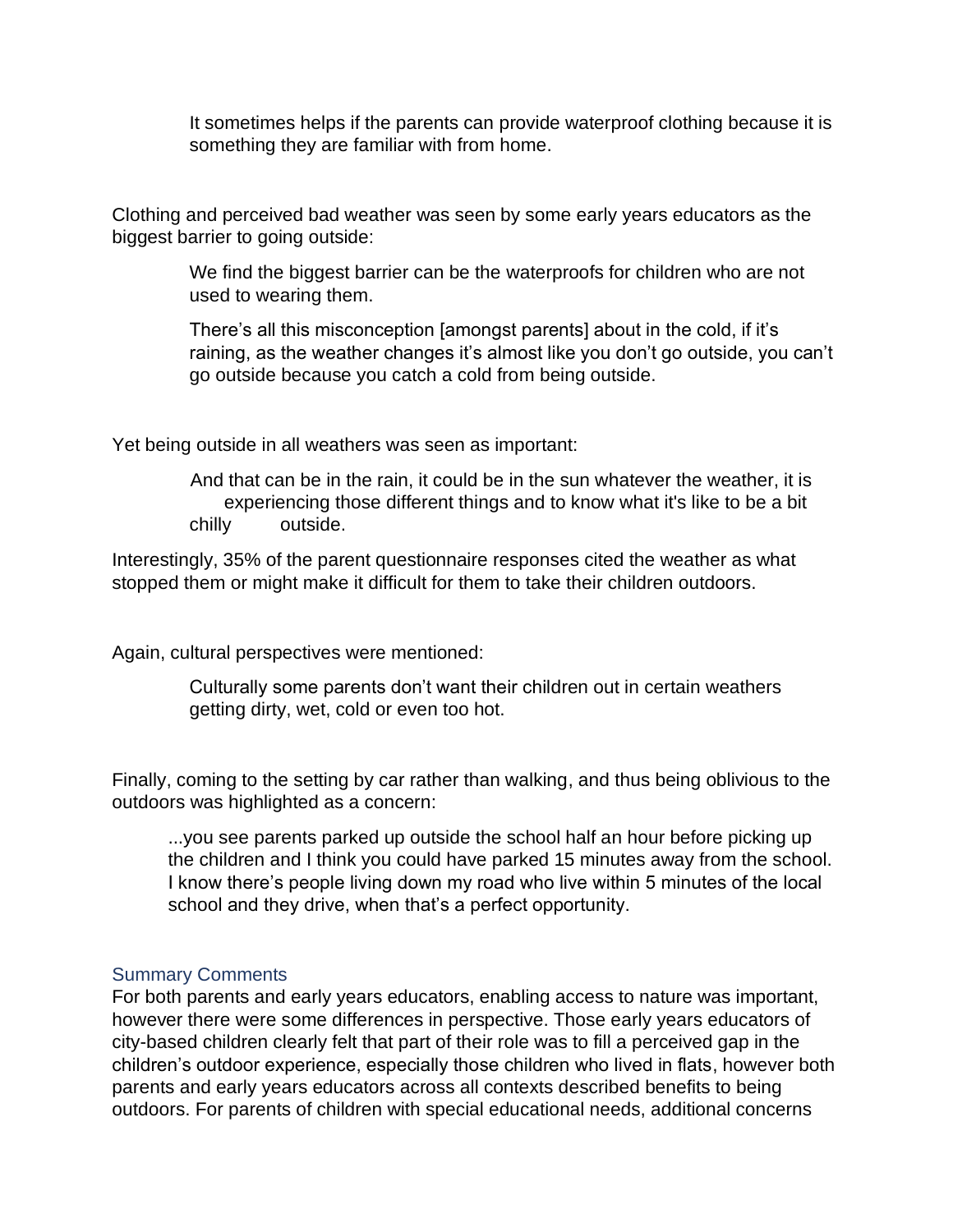were expressed to do with avoiding stigma when outdoors with their children. Early years educators talked about barriers to going outside including reluctant children, appropriate clothing, attitudes to the outdoors, and changing patterns of behaviour amongst parents such as driving the short distance to school. Early years educators understood clear links between being outside and possibilities for learning.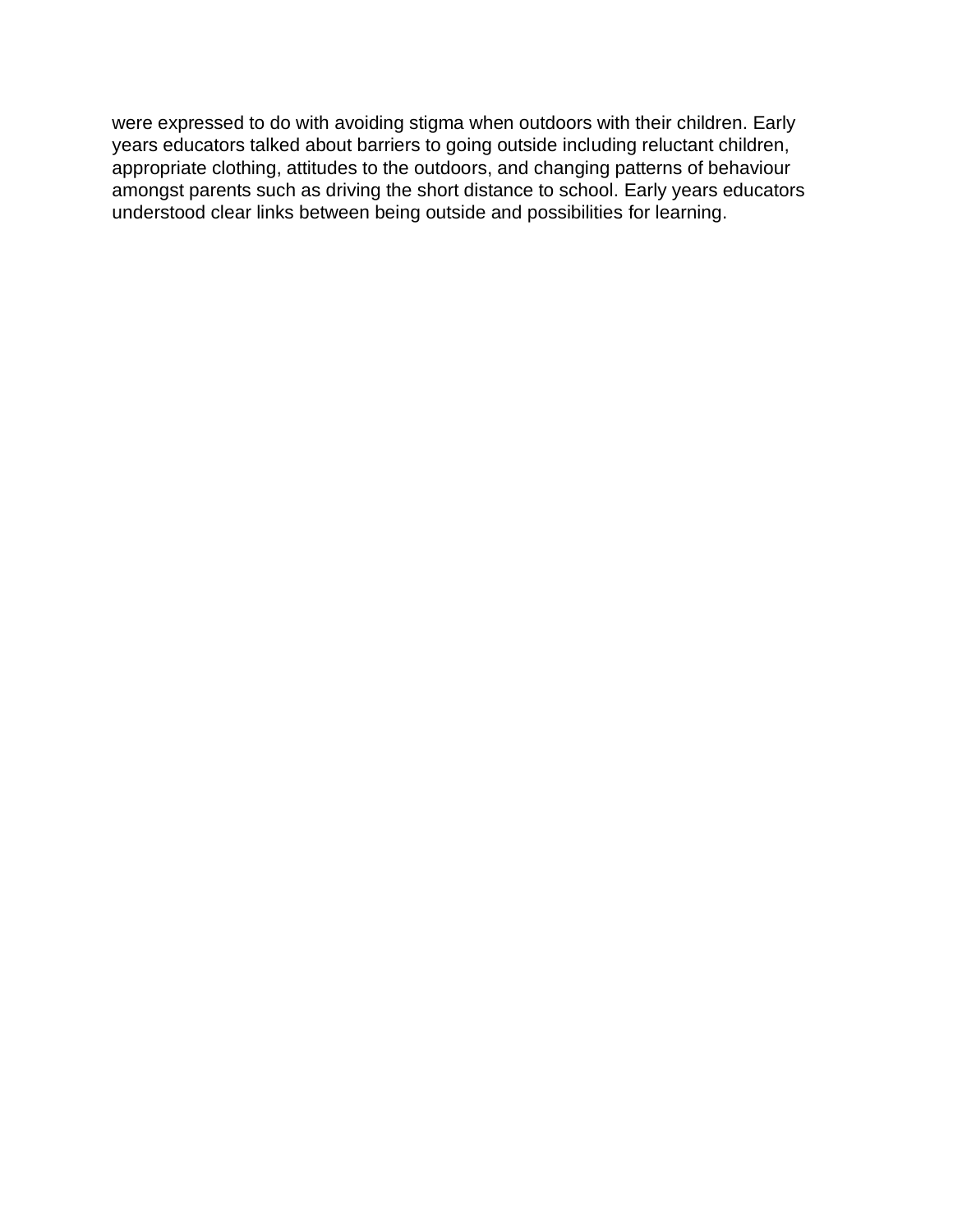# <span id="page-32-0"></span>RQ4: Has Covid had an impact on children and their engagement with the outdoor environment?

#### <span id="page-32-1"></span>Parent Perceptions

For some parents in the north east of the country and living in a rural area, Covid restrictions had not had a particular impact:

No it wasn't limited. It is open to the countryside here and there are lots of walks to do. It is difficult with pushchairs but we didn't have to make adaptions for Covid.

A strong link to being outdoors and wellbeing during the pandemic lockdown emerged:

We walked as far as possible. We needed it for our mental health. We would have gone crazy without being able to get out and walk or run.

The travel ban during the first lockdown limited access to outdoor spaces:

Not being allowed to travel meant we could not drive to the local nature reserves any more.

For others, being outdoors with facilities such as parks closed, was particularly challenging due to family circumstances:

It was hard having to walk to enjoy the outdoors – I had a new baby, a young child and a dog. It is not always easy with a pushchair.

Parents however were creative with the outdoor space available:

I went running by myself, went out with the youngest on the scooter and was able to use a bit of green behind the house for cricket practice with the other.

Having a dog helped. When the dog needed a walk, we all went. It was a case of right get your coats on we are all going for a walk.

We tried to get out every day. We went for a walk. We had different routes. The kids helped to plan and plot the routes on the phone.

We just started using the nature spaces that were within walking distance, going for walks and feeding the local ducks.

Those with gardens were grateful: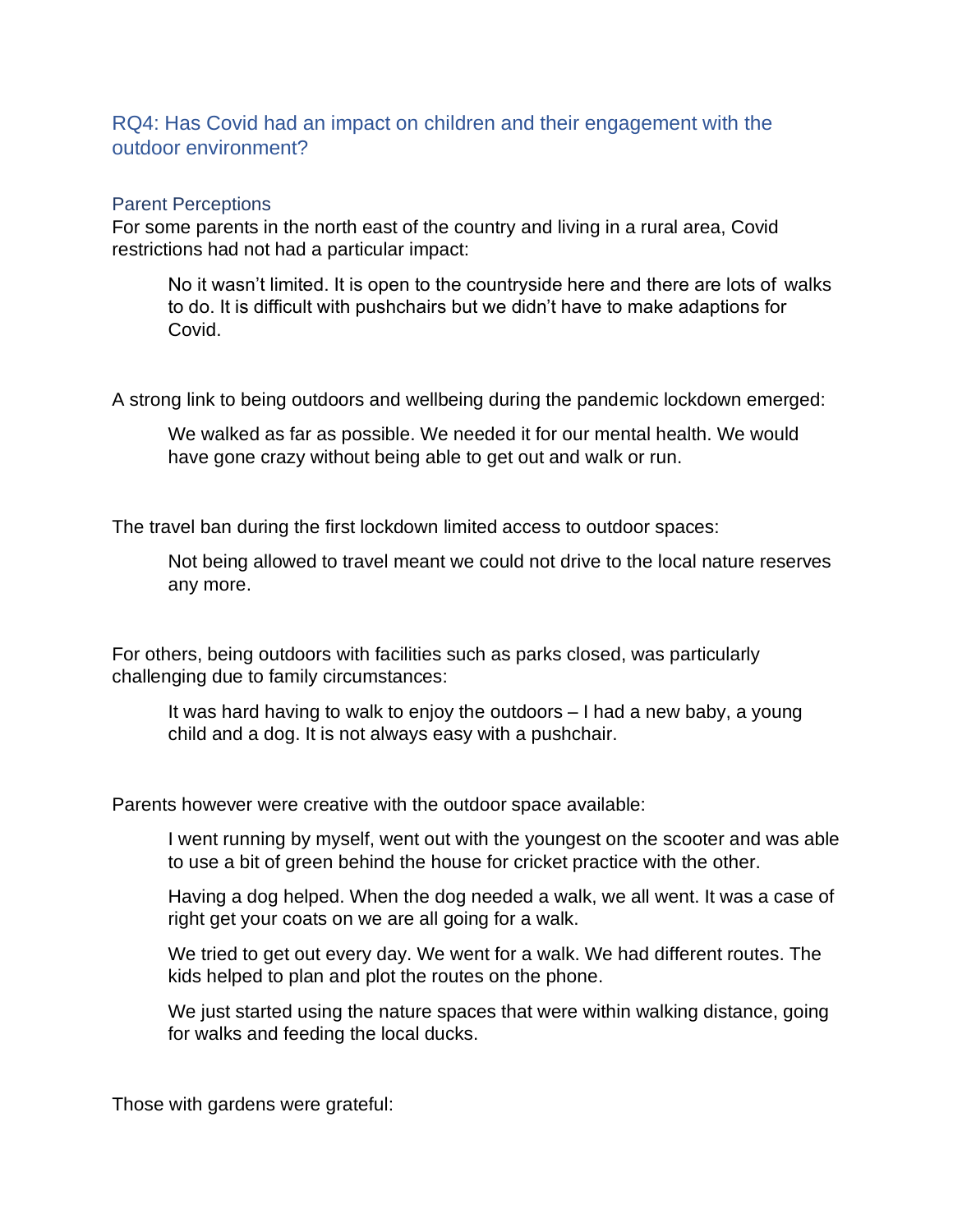We are fortunate to have a garden and we were out as much as possible.

We used the garden; small children are happy in a garden.

Some effects on family relationships were mentioned:

We have a dog and we were finding that we started to argue over who was going to walk the dog as we all wanted to be out in the fresh air as much as possible.

Yes, we even fought over who was going out to the shops!

I found it was easier with the younger children. They were keen to go out but my 15-year-old just got her head down and worked in the house. I struggled to get her out She was older, more aware and fearful of going out.

One parent spoke of the impact of Covid on people in general and the need to be respectful of others' viewpoints:

Different people have been left with different levels of anxiety. It is about being tolerant of different outlooks.

Finally, parents mentioned a new appreciation of the possibilities for being outdoors with their children:

I definitely appreciate outdoors and nature more, we couldn't do things like play centres because they were closed.

Yes, it's better. We can use our imagination and find spaces to go, explore and find things to do where you would have usually relied on those indoor centres.

This year we have been growing our plants for the first time and they really like that. They get a lot out of watching them grow, smelling the herbs, using all their senses.

We have discovered lots of places on our doorstep to enjoy nature.

A lot of families don't use what is around them. They are sometimes amazed when I tell them where I have been and what I have done with the children nearby.

#### <span id="page-33-0"></span>Early Years Educators' Perceptions

For early years educators, there were concerns about the impact of Covid and lockdown on children's experience and understanding of what it means to be outside: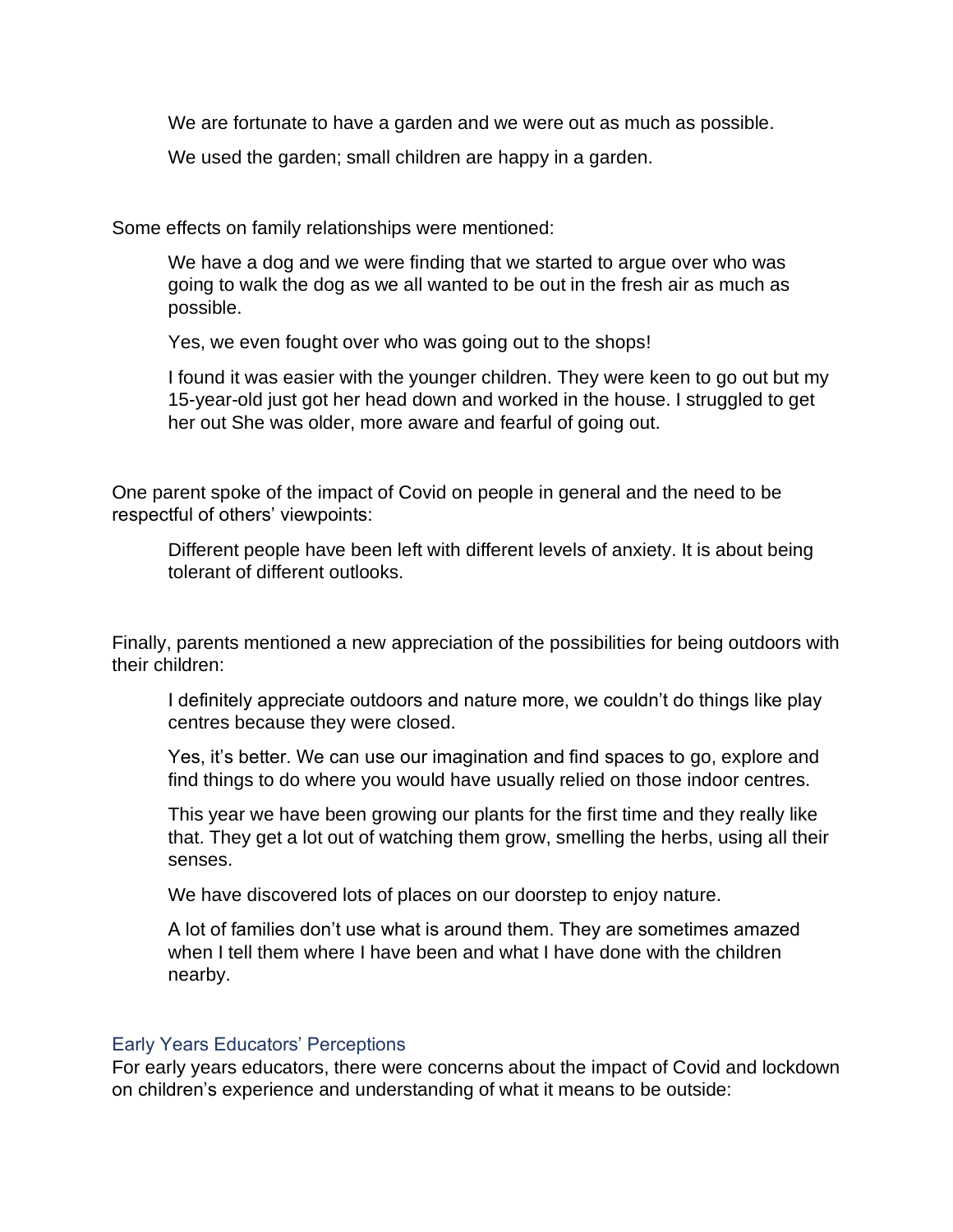...lockdown babies, a lot of them haven't had any social activities with any other children especially, let alone getting dirty and digging up worms.

...with Covid, our kids have been hibernated.

There were direct implications for children's wellbeing:

I would say from the pandemic happening it's quite evident that children do need to be outdoors. I think the children that struggled the most during that period of time were the ones that didn't have a garden or outside space to go to and were trapped in their flat**.** 

...the ones [children] that thrived the most were the ones that were having the outdoor time.

Some early years educators were surprised, however:

Funnily enough during the lockdown I actually had parents apologising for taking their children out rather than doing the work. I had one parent who was saying I'm really sorry they haven't done their work and I'm sorry I took them out, we went to the woods and telling me all those lovely things that they did. Even with my reassurance that that was ok and that it was lovely to hear that they were out, one of them had learned to ride a bike, but the parent was still apologising.

Again, a cultural theme also emerged:

Some of our families have moved from other countries and they are worried about the Covid side of things. They are not necessarily taking their children out so much and they are more cautious - don't want to go out in case they catch it. They are protective over the children.

#### <span id="page-34-0"></span>Summary Comments

Covid had had an impact on children and their engagement with the outdoor environment, however whilst the majority of parents described new approaches and experiences, early years educators tended to be more cautious. They focused more on the consequences for those children who had not been exposed to the outdoor environment during lockdown. There were some concerns about children having missed social contact with peers.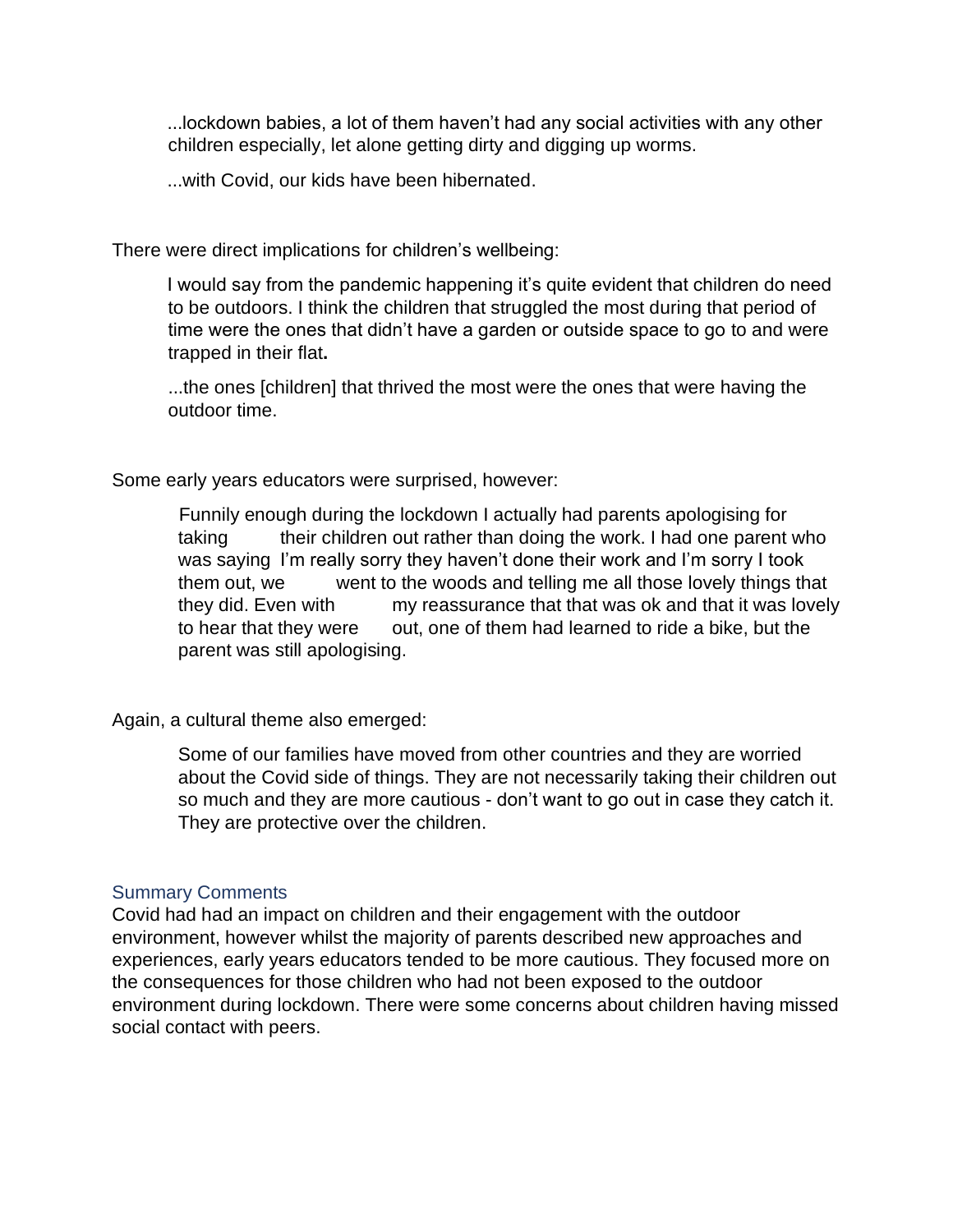# <span id="page-35-0"></span>Additional Findings: Effective Pedagogical Strategies

Two key themes emerged from the data outside the immediacy of the four research questions framing the data collection. These were in relation to the early years educators describing two effective pedagogical strategies used across their settings to support children's and family engagement with outdoor spaces. The findings have been included because the parent questionnaire data showed that whilst 84% of respondents felt it was very important that their child/children spent time outdoors, 16% replied it was only important. This contrasts with a 100% response from early years educators to the same question.

#### <span id="page-35-1"></span>Being a Role Model: Working with and Involving Parents

Early years educators felt attitudes to being consistently outdoors were important:

Our attitude towards the outdoor environment, we are positive, the children tend to be positive and the parents alike as well.

...we have to be a role to model being outside. Yesterday funnily enough, staff began to take children outside and it was spitting with rain and the staff started to go, "Oh no, it's raining, and I said, "It's a tiny bit of rain." Because the adults getting nervous about it raining the children then reacted and they were all huddled under the shelter and the children were getting slightly silly... I think that's part of the problem, some adults don't like to be outside when it's cold, so then it transfers on to the children.

I think what we do is kind of lead by example, taking them out to places. We go to the local parks and invite parents to join us, the farm which is just round the corner, lots of parents aren't aware of these things.

One setting spoke of the importance of leading by example, involving their families in nursery walks and outings. Encouraging appropriate outdoor clothing was also mentioned:

And clothing, I love the way we have snow clothes and we tell the parents that we have these snow suits; we always have the right gear.

Inviting parents to join in to build up confidence was seen as valuable:

Parents have the opportunity, I normally do a coffee morning at the Forest School site, where parents get to see what kind of activities, it's not just going there looking for bugs, we do lots of different things there. Then once the parents are confident and comfortable and they join us, that helps.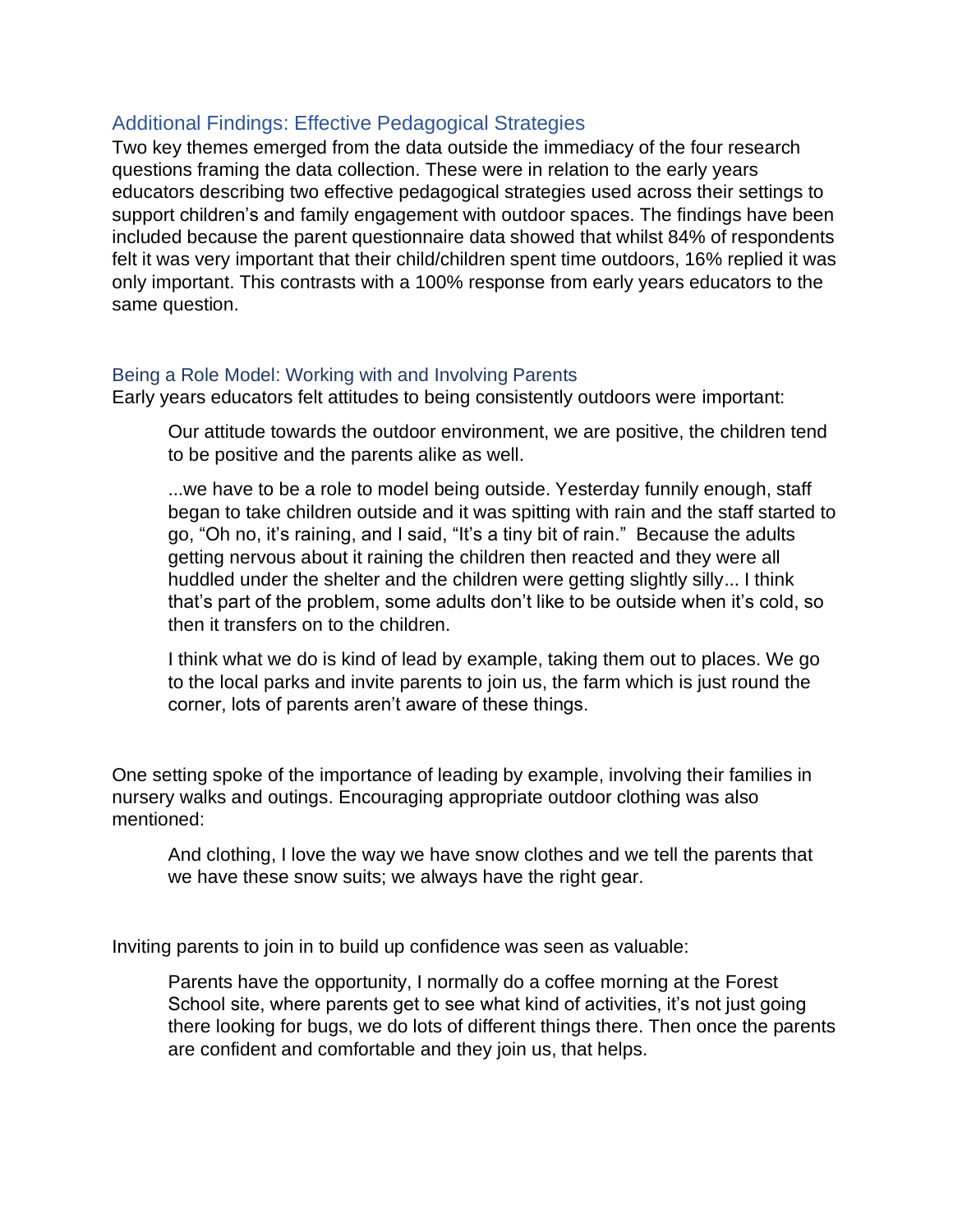The Children's Centre gardener deliberately chose small 'take me home' projects to develop links:

Last time we did some bulbs and a few of the children took a plant pot with a bulb and put it on the window sill and come spring they will see that. We did spring onions and garlic just using the roots, so when you get the spring onions rooted, it's great we just brought them, the children sliced them, tried the spring onions, sliced the roots, we planted them, took little pots home and then two weeks later they're watching them all sprout up. And it's something really easy, really simple, that even a lot of the parents say I'm learning this for the first time, this is what it should be about.

The notion of educating parents was echoed in other comments, for example:

It's about educating our parents as well and working with them to show them different things they could do at home. It doesn't necessarily mean that they need to have a garden.

#### <span id="page-36-0"></span>**Signposting**

Settings adopted a range of signposting techniques to highlight the possibilities of being outdoors as a family, often linked to learning. One setting sent out holiday tasks that involved going outdoors; another raised awareness of the seasons. At this setting, children were encouraged to bring natural objects in to share:

Autumn is a great time. We have sent autumn bags home for parents and children to pick thigs up and encouraged them to share the autumn treasures they have found.

Early years practitioners felt they needed to be aware of potential outdoor experiences to suggest to parents, again linked to opportunities for children's learning:

I think it's about the things going on around us. At the minute, the moon exhibition is up in the cathedral, Lumiere is coming, there will be firework displays and villages around are having scarecrow trails. It is about signposting our parents to them.

We have planning around core books and we send connected suggestions for families.

And we put on social media and the newsletters, say for the holidays, places we suggest that parents take their children.

Emailing newsletters was seen as a good strategy for easy signposting: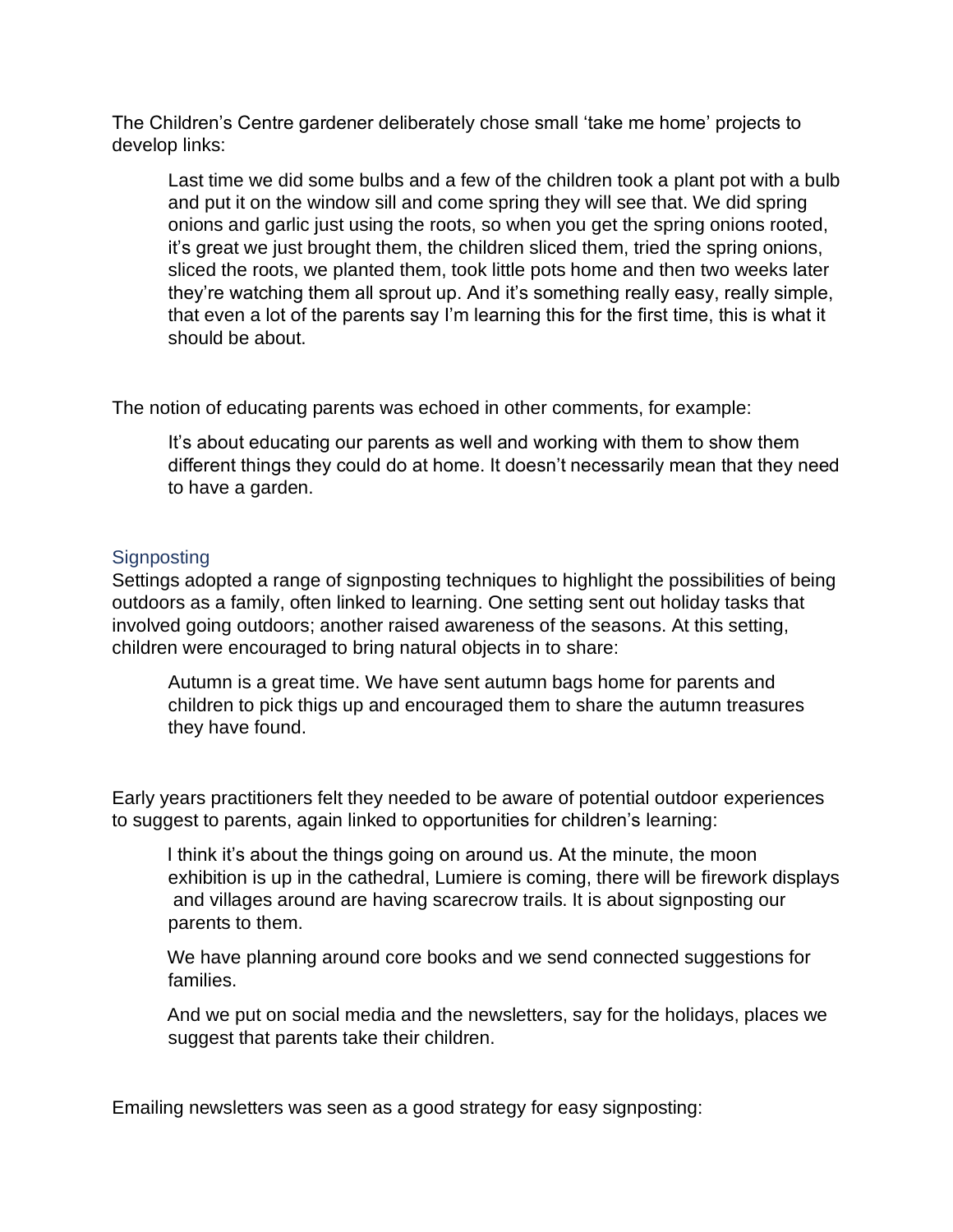...because the newsletters are emailed you can put the link so it's easy for them to use the link to find where they could go as well.

One setting had even set up a nature group for parents:

We have a nature parent group that is promoted on Facebook. Ideas and activities from it are also shared on Facebook.

#### <span id="page-37-0"></span>Summary Comments

Strategies for engaging parents in the potential for outdoor learning emerged from the early years educators' responses. These included the importance of being a role model, and signposting in various ways to help parents gain ease of access. These strategies are of potential importance when considering the development of effective outdoor practice and effective communication with parents to encourage similar experiences at home.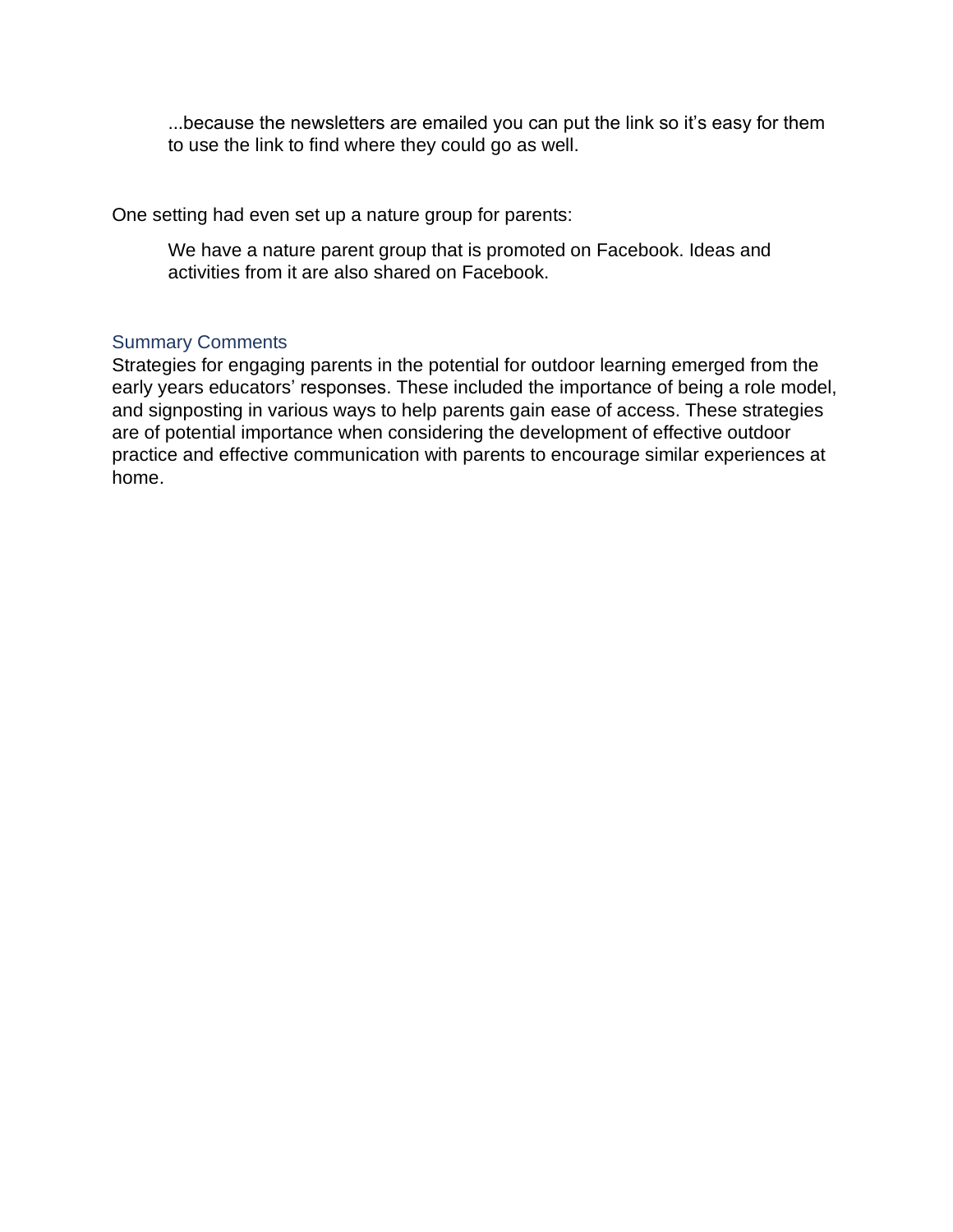# <span id="page-38-0"></span>Key Findings

Six key findings emerged from the data.

**1. Access to nature was clearly defined according to the individual perceptions of each of the three stakeholder groups involved in the project; the participant children, the parents, and the early years educators. Definitions of access to nature shaped adult responses as to what were perceived as outdoor experiences available to young families.**

The children's perceptions of access to nature centred on play resources available to them both at home and in their early years setting. Being outdoors was always about being active, and engaging in activities to support the development of both fine and gross motor skills. It also included a social aspect, or companionship, particularly playing with siblings in the back garden at home. Three of the twelve participant children perceived being outdoors as being involved in specific nature activity, although for one of these children being outdoors was also about playing with toys. Key adults in the children's lives, including parents and grandparents, had an impact on the types of experiences children were exposed to outdoors.

The definition of access to nature across adult participants differed between the parents and early years educators. Parents talked about gardens and being outdoors with their children in a range of spaces and places. Whilst one set of responses amongst the early years educators centred on a clear definition of the term 'access to nature' as being outside and exploring the environment, the term was typically described in the context of what the setting could offer the children in their care in relation to in situ outdoor experiences. Early years educators' responses tended to additionally focus on what their setting outdoor area could offer children in terms of vital, missed, or important outdoor experiences, particularly post-lockdown and once children had returned to the classroom. Some early years educators clearly felt that part of their role was necessarily filling a perceived gap in experience, particularly in city areas where they knew that many of their children lived in flats and did not necessarily have direct access to outdoor space. Data from the primary special school revealed that here there was also a concern about being outdoors for outdoors' sake, particularly as children moved into the Key Stage One curriculum where opportunities for outdoor learning were not necessarily specified. In this respect, outdoor learning and experience needed to be purposeful rather than 'contrived' and the difficulties of planning outdoor learning in this educational context were mentioned as an issue. In contrast, all the early years settings interviewed described their outdoor area as a space where learning opportunities were naturally embedded as part of the early years curriculum and effective early years practice.

# **2. Access to nature was not similar for all young families.**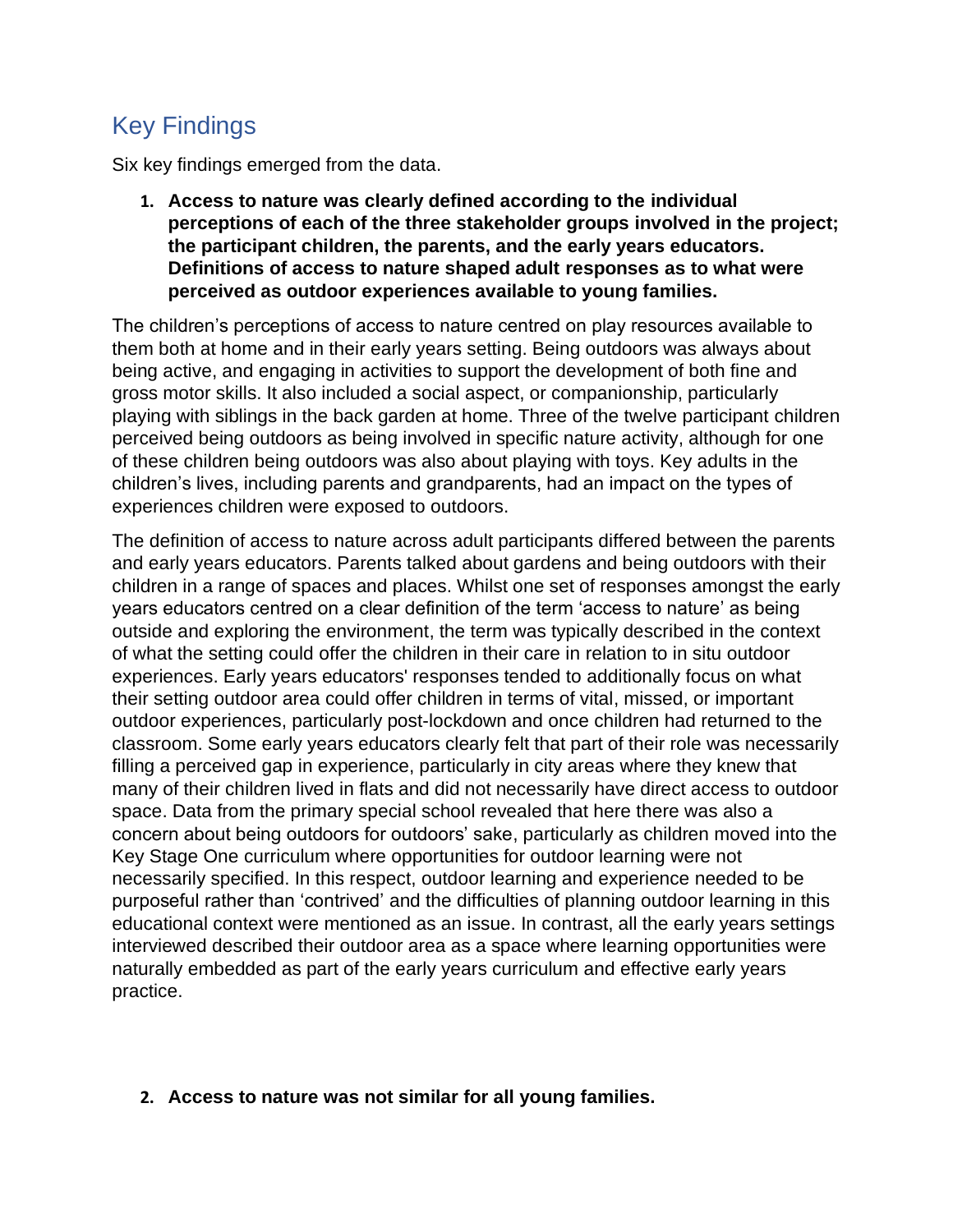A link between young families' access to nature and location (living in the countryside or town) was evident. Additional limitations are covered in Key Finding 4.

# **3. Young families' access to nature was, where possible, being enabled both at home and in the early years setting. This included during the lockdown periods of the pandemic.**

Access to nature was seen as important across both home and setting contexts, for example adults noticing a clear link between children's well-being because of going outside. This aligns with the definition of Kahn and Kellert's (2000) definition of nature contact as physical contact with the living systems of the world; and Mayer and Frantz's (2004) notion of nature connectedness and the emotional and cognitive impact on the individual of being outdoors. For both parents and early years educators, enabling access to nature was important, however there were some differences in perspective. Those early years educators of city-based children clearly felt that part of their role was to fill a perceived gap in the children's outdoor experience, especially those children who lived in flats, however both parents and early years educators across all contexts described benefits to being outdoors. For parents of children with special educational needs, additional concerns were expressed to do with avoiding stigma when outdoors with their children which meant they went outside on a less regular basis. In addition, this group of children could not always access the outdoors independently. Early years educators understood and elucidated clear links between being outside and openended possibilities for learning; the language used by early years educators to describe the potential for outdoor learning was rooted in early years curriculum vocabulary and pedagogic approaches, for example.

# **4. Barriers to access to nature emerged for both parents and early years educators.**

Early years educators talked about barriers to going outside including reluctant children, not having the appropriate clothing, children's attitudes to the outdoors, and changing patterns of behaviour amongst parents such as driving the short distance to school. Barriers to nature included the type of home lived in, for example a flat or a house; the quality of the outdoor environment that was available; having the means to get to outdoor spaces, including transport and cost; the weather; and for early years educators, the intrinsic needs of specific groups of children such as EAL learners, and those with special needs. Limitations of curricula beyond the Early Years Foundation Stage were also perceived as a barrier by those teaching in a special needs primary school.

# **5. Differing opinions across the adult data sets emerged in relation to the impact of Covid-19.**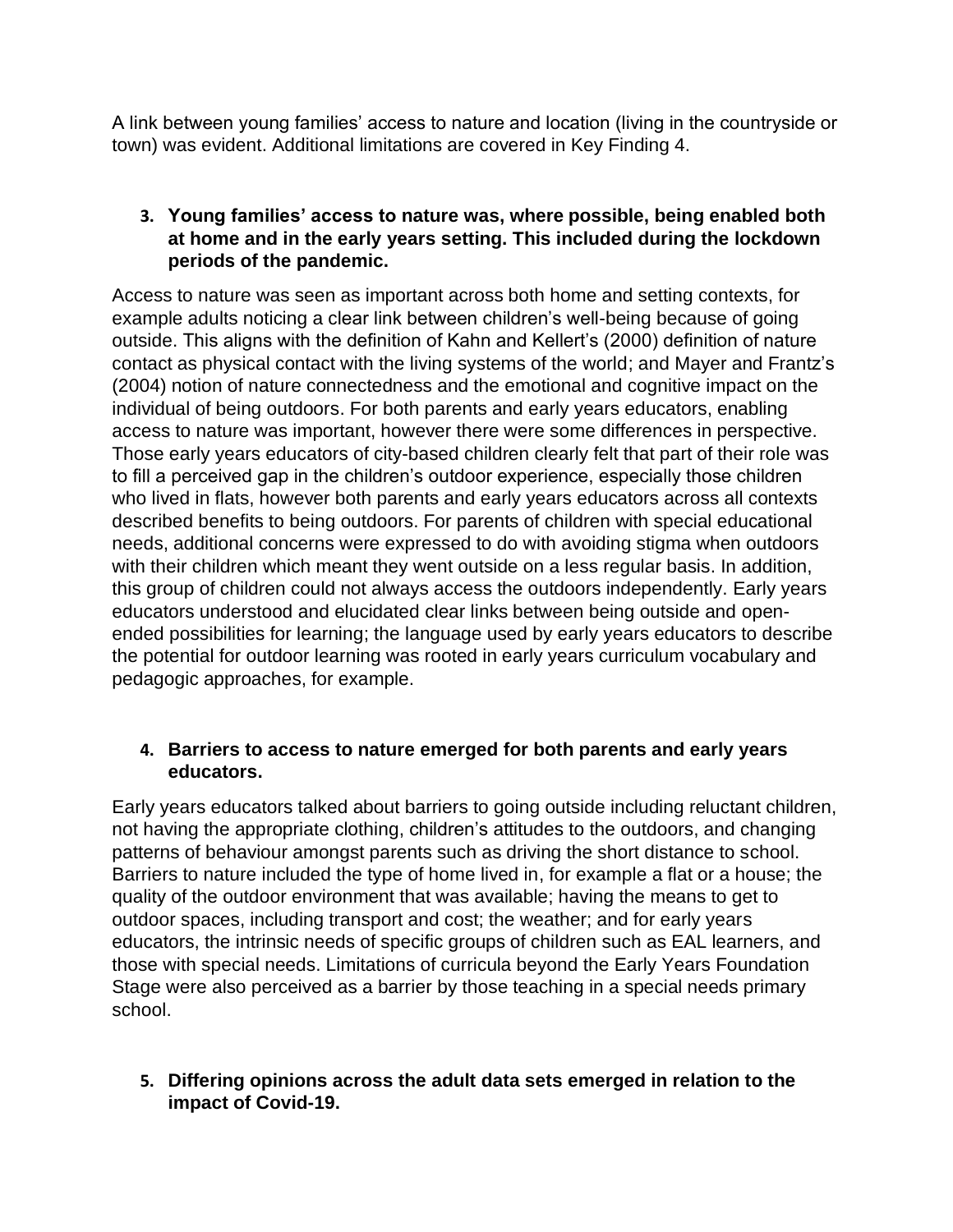Some families felt that Covid-19 had not made any difference to access, whilst others felt strongly that it had. Early years educators all felt that it had made an impact. Interestingly, whilst Covid-19 had had an impact on children and their engagement with the outdoor environment, the majority of parents described taking new, more creative approaches to being outdoors. In contrast, early years educators tended to be more cautious when considering the impact of Covid-19. They focused more on the consequences for those children who had not been exposed to the outdoor environment during lockdown and the need to compensate for this. There were also some concerns about children having missed social contact with peers, which is of note as Key Finding 1 reveals that there was a clear social aspect to being outdoors for the participant children themselves. It is important to highlight here that access to nature emerged as perhaps one dimension of the impact of Covid-19. The perceptions of parents to the disease also limited outdoor activity for some, for example fear of exposure.

Froebelian philosophy centres on the child in relation to nature in relation to two aspects; first, outdoor play in a natural environment; and second, indoor play where the child engages with natural world-inspired resources. Whilst it may be of note that participant responses primarily focused on the first aspect only (apart from the Children's Centre gardener who liked to send projects home with children), a third aspect of Froebelian philosophy involves the importance of social interactions; those between the adult and the child. Findings showed however how important child: child interactions were to the participant children, both sibling: sibling and peer; peer. There could be some conjecture as to the impact of Covid-19 in relation to peer: peer interactions once children returned to their early years settings. Indeed, personal, and social and emotional development (PSED) is a prime area of the Early Years Foundation Stage (DfE, 2021).

**6. Two effective pedagogical strategies used across settings to support children's and family engagement with outdoor spaces emerged. These were the importance of being a role model, and signposting in various ways to help parents gain ease of access to outdoor places and spaces.** 

These strategies are of importance when considering the development of effective outdoor practice in the early years and in expediting effective communication with parents to encourage similar experiences at home; in other words, enabling access to nature. Working with parents as children's first educators is a core tenet of the Early Years Foundation Stage (DfE, 2021).

# <span id="page-40-0"></span>Implications of the Access to Nature Project for Future Research

The purpose of this research project was to explore data across real-life early years environments to help to explain the complexities of children's outdoor experiences from birth; in other words, their access to nature. There are both strengths and limitations for